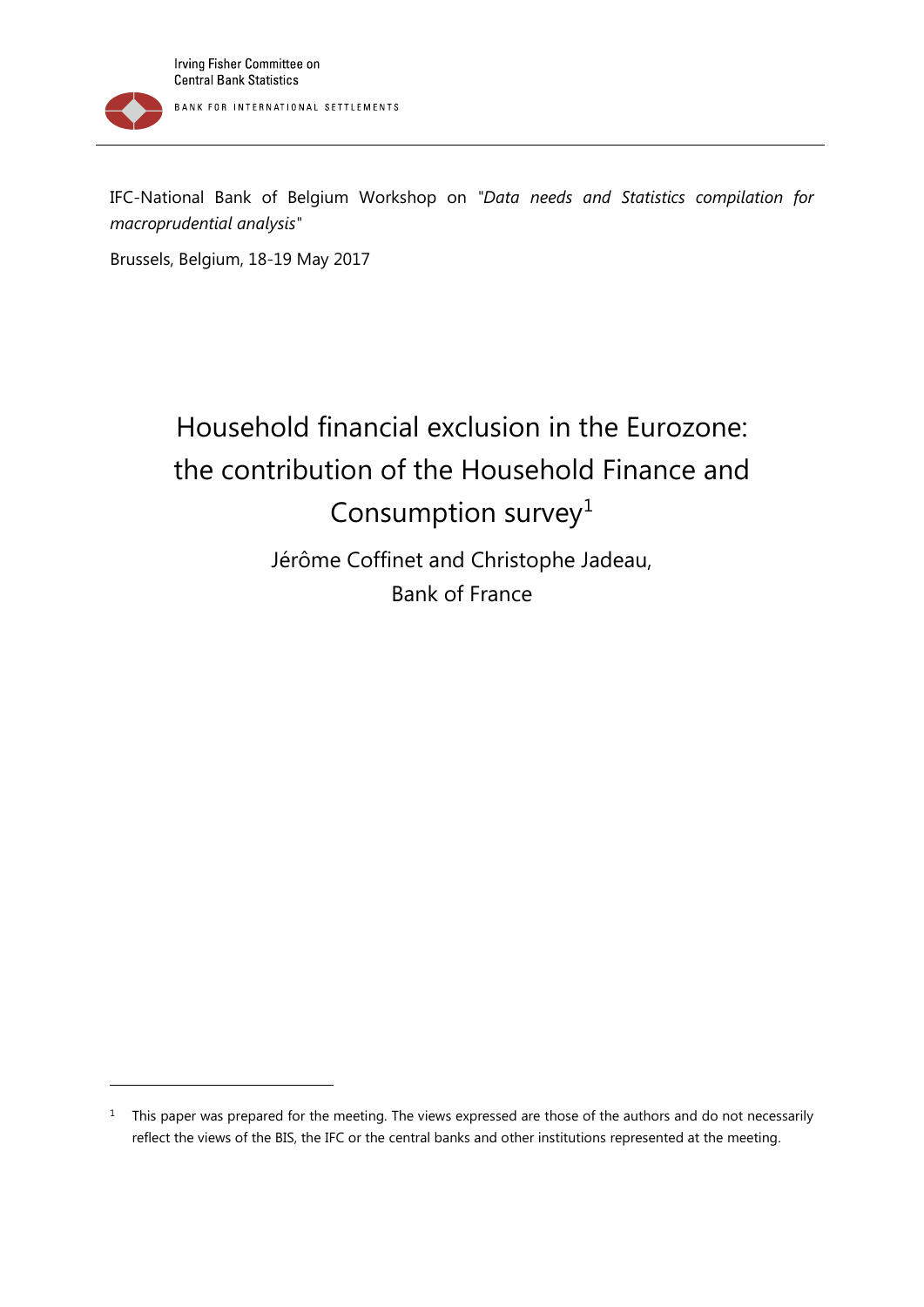Household financial exclusion in the Eurozone: the contribution of the Household Finance and Consumption Survey<sup>[1](#page-1-0)</sup>

Jérôme Coffinet<sup>[2](#page-1-1)</sup> and Christophe Jadeau<sup>[3](#page-1-2)</sup>

#### Abstract

In this paper, we use the data of the Eurosystem's Household Finance and Consumption Survey (HFCS) in order to analyze the factors determining financial exclusion in the euro area. We find that the information content of this database is extremely useful to the definition and the understanding of financial inclusion in the Eurozone. As regards the household individual characteristics, we show that older, unemployed, lower-income, lower-educated and less wealthy households of the euro area are less likely to owe a current account. But the definition of financial exclusion matters: savings accounts discriminate less by age, while access to credit is more probable for younger and lower-income people. As far as country specificities are concerned, we find a strong heterogeneity across the euro area.

Keywords: financial inclusion, household finance

JEL classification: G21, G28, D14

<span id="page-1-0"></span><sup>&</sup>lt;sup>1</sup> The views expressed in the paper are the sole responsibility of the authors and do not necessarily represent those of the Banque de France. We thank Luc Arrondel and Bertrand Couillault for useful comments. All remaining errors are our own responsibility.

<span id="page-1-1"></span><sup>2</sup> Banque de France, Directorate General Statistics. Corresponding author: Jerome.coffinet@banquefrance.fr.

<span id="page-1-2"></span><sup>&</sup>lt;sup>3</sup> Banque de France. At the time of writing this paper, Christophe Jadeau was an economist in Directorate General Statistics.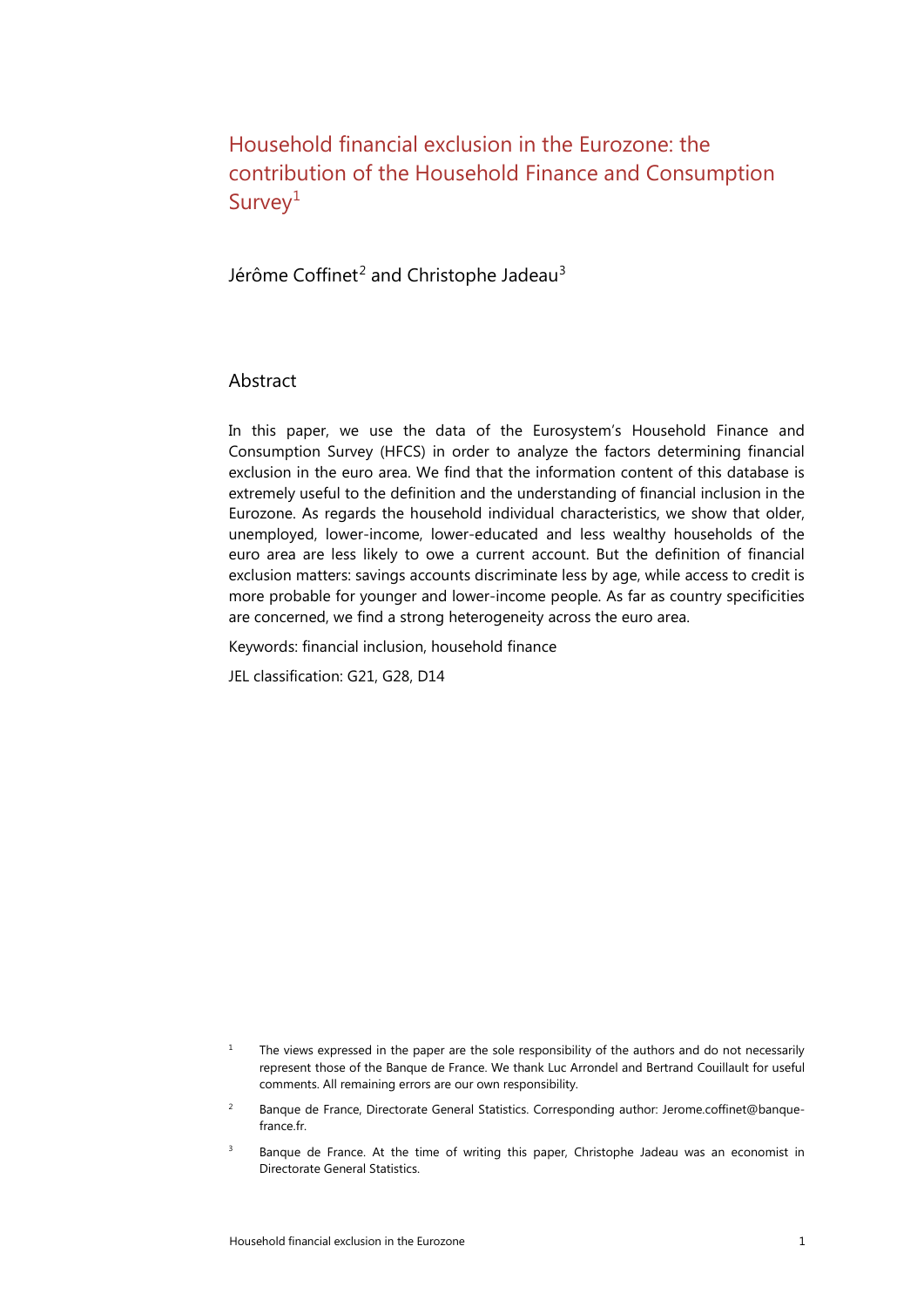### **Introduction**

Understanding and preventing financial exclusion is a major concern for policymakers worldwide, especially since the 2009 G20 Pittsburgh summit. Indeed, in September 2009 G20 leaders '*reiterat(ed) (their) strong commitment to financial inclusion and recognize(d) the benefits of universal access to financial services'.* The G20 noted *'the overarching and cross-cutting nature of financial inclusion and therefore has included financial inclusion as one of the main pillars of the development agenda*'. In addition, the G20 recognized several steps for the implementation of the agreed principles, among which the establishment of a Global Partnership for Financial Inclusion (GPFI), and set up key action items. In particular, one of them '*encourage improving the quality of measurement and data on financial inclusion (of households/individuals).*'

While the access to financial services is a crucial matter for developing countries, it is also a major issue for advanced economies: financial exclusion of households is less frequent but potentially associated with a severe social exclusion, as other sources of familial or social solidarity are less prevalent. Demirgüç-Kunt and Klapper (2013) point out the importance of informal financial inclusion in those developing countries with respect to developed economies, not only for sight accounts, but also for savings and loans. Hence, 36% of the adults worldwide use formal or informal savings (against 22% for formal savings only), 9% of the world population has contracted a loan in a formal financial institution, whereas 23% have borrowed money in an informal network. Reasons for not using formal financial services include: lack of money, the too high cost of financial services, the use of an account owned by another member of the family, the geographical distance to banks, weak financial literacy, the lack of trust in the financial institutions and finally religious reasons.

Nevertheless, the ownership of a formal bank account is considered as a first step to many types of economic and social inclusion: it is often necessary to get a salary or public subsidies; it allows more liquidity and gives access to savings; it reduces transaction costs; it is useful to access credit; it strengthens the financial autonomy for women; it helps to smooth consumption and investments; it reduces the risk of fraud.

Financial inclusion is also a major issue in the context of access to secured and efficient payments, which involve another key stakeholder of financial inclusion, namely central banks. Hence, the Committee on Payments and Market Infrastructure of the Bank for International Settlements and of the World Bank Group has issued in 2015 a report on the payment aspects of financial inclusion (Bank for International Settlements and the World Bank Group, 2015), quoting several examples of harmonization (Single Euro Payment Area – SEPA – project in Europe) and promotion of payment channels (electronic money). Every type of transaction between consumers, businesses and the public sector are concerned by financial inclusion issues, and especially in case of numerous transactions of small amount. The Irving Fisher Committee has also issued a report on the central bank perspective on financial inclusion measures (Irving Fisher Committee, 2016), insisting on the need for central banks to define financial inclusion, collect data and stay updated on the subject. The report reveals some differences between countries in the definition of financial inclusion and of the legal roles of central banks.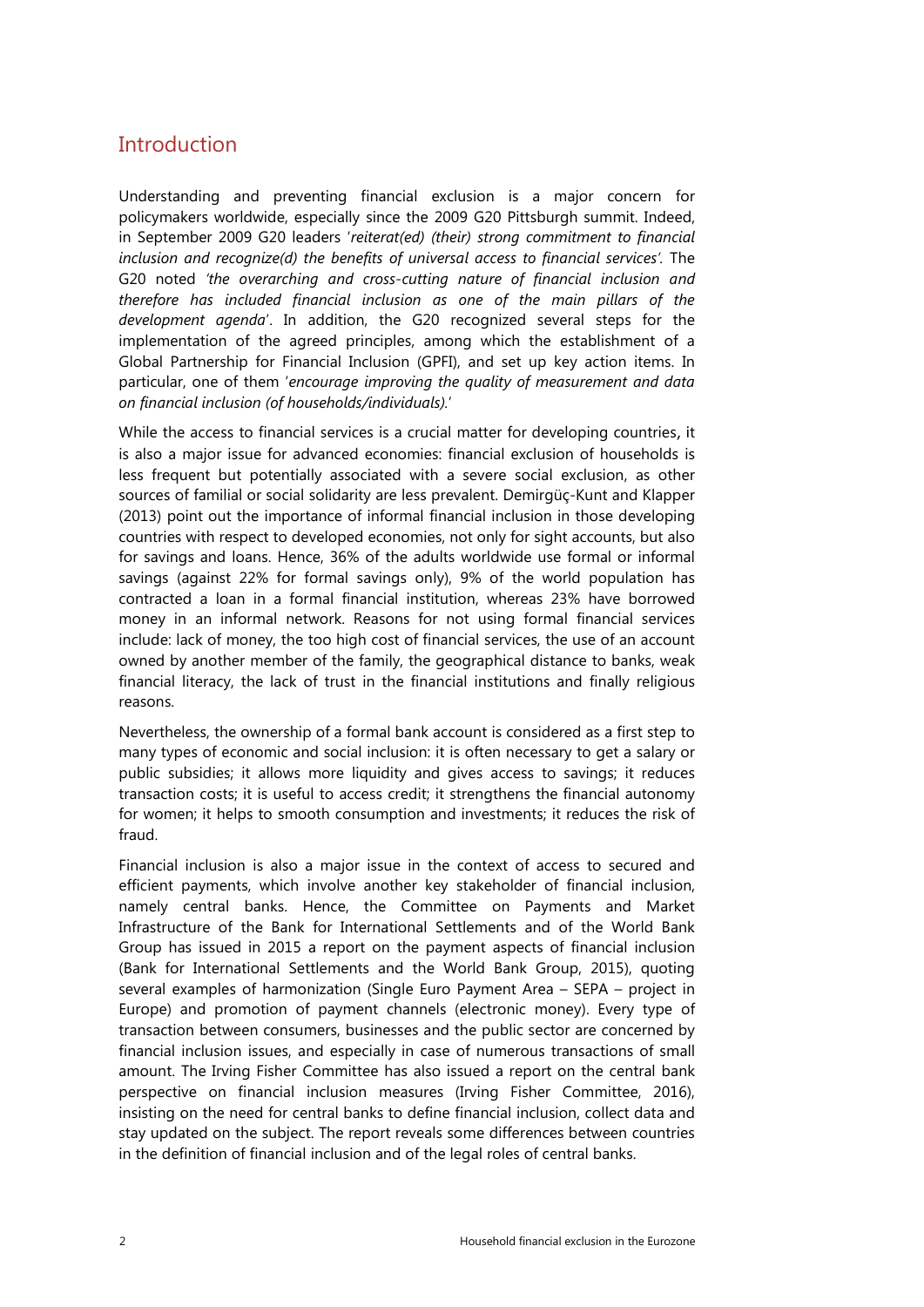At the national level, some National Central Banks have made the follow-up of banking inclusion a reality in the creation of observatories, where appropriate associating the Treasuries. This is the case for instance in France, where the 'Observatoire de l'inclusion bancaire' chaired by the Governor of the Banque de France is responsible for following the practices of credit institutions in the field of banking inclusion, particularly with regard to financially fragile populations. The 'Observatoire de l'inclusion bancaire' brings together representatives of public authorities, credit institutions and consumer, family and anti-exclusion associations. Its work should provide data to monitor and evaluate banking practices to identify areas for improvement. Its installation session was held on September 11, 2014 and it releases a report each year on the achievements in the matter (e.g. Banque de France, 2017).

In the meantime, the measure and the characterization of financial inclusion have been an emerging subject for institutional and academic economic research.

Already in 2008, the European Commission proposed an overview of the stance: "Financial Services Provision and Prevention of Financial Exclusion" (2008), focusing particularly on geographical zones and sociodemographic determinants of financial exclusion. The report stresses the involuntary motives of financial exclusion. It considers the access to an account as well as to credit, savings and insurance. Several levels of access to a bank account are distinguished, as well as the difference between appropriated and unappropriated credit. Using the Eurobarometer survey, the report concluded that 10% of the European population does not have a bank account. In the ten (at the time) new countries, this ratio rose to 47%. The percentage of total exclusion was 7% in the EU (15 members) and 2% in France, 3% in Germany, 8% in Spain and 16% in Italy. The determinants of exclusion were identified as following: low level of income, unemployment, single parenthood, unemployability, age, low level of education, immigration and living in a disadvantaged area.

In that respect, the World Bank has computed a very detailed database on access to finance, in partnership with the Gallup World Poll and sponsored by the Bill & Melinda Gates Fundation: the Global Findex is based on interviews with about 150 000 adults in 140 countries in 2011 and 2014. Since then, a major part of the economic literature on financial exclusion uses the data from the Global Findex, for global studies as well as for regional focuses.

If financial inclusion can be defined at a first level as the access to financial services, generally associated with the ownership of a bank account, it is useful and especially relevant for developed countries to take into account broader definitions of financial exclusion. For instance, Allen, Demirgüç-Kunt, Klapper, and Martinez Peria (2012) define three levels of financial inclusion: ownership of a formal bank account; use of a formal savings account; frequent use of the account (three withdrawals or more every month). Using data from the Findex survey, they find that banking inclusion (at the first level) is higher among richer, older, urban, educated, employed and married individuals, in countries where the fees are lower and in countries where savings are encouraged through tax incentive schemes. According to Fungáčová and Weill (2015), in BRICS countries (Brazil, Russia, India, China, South Africa), the main reasons of financial exclusion are the lack of money to justify the opening of an account and the use of another account in the family. At the individual level, the income is positively correlated with the ownership of an account but not with credit and savings. The level of education and the gender are linked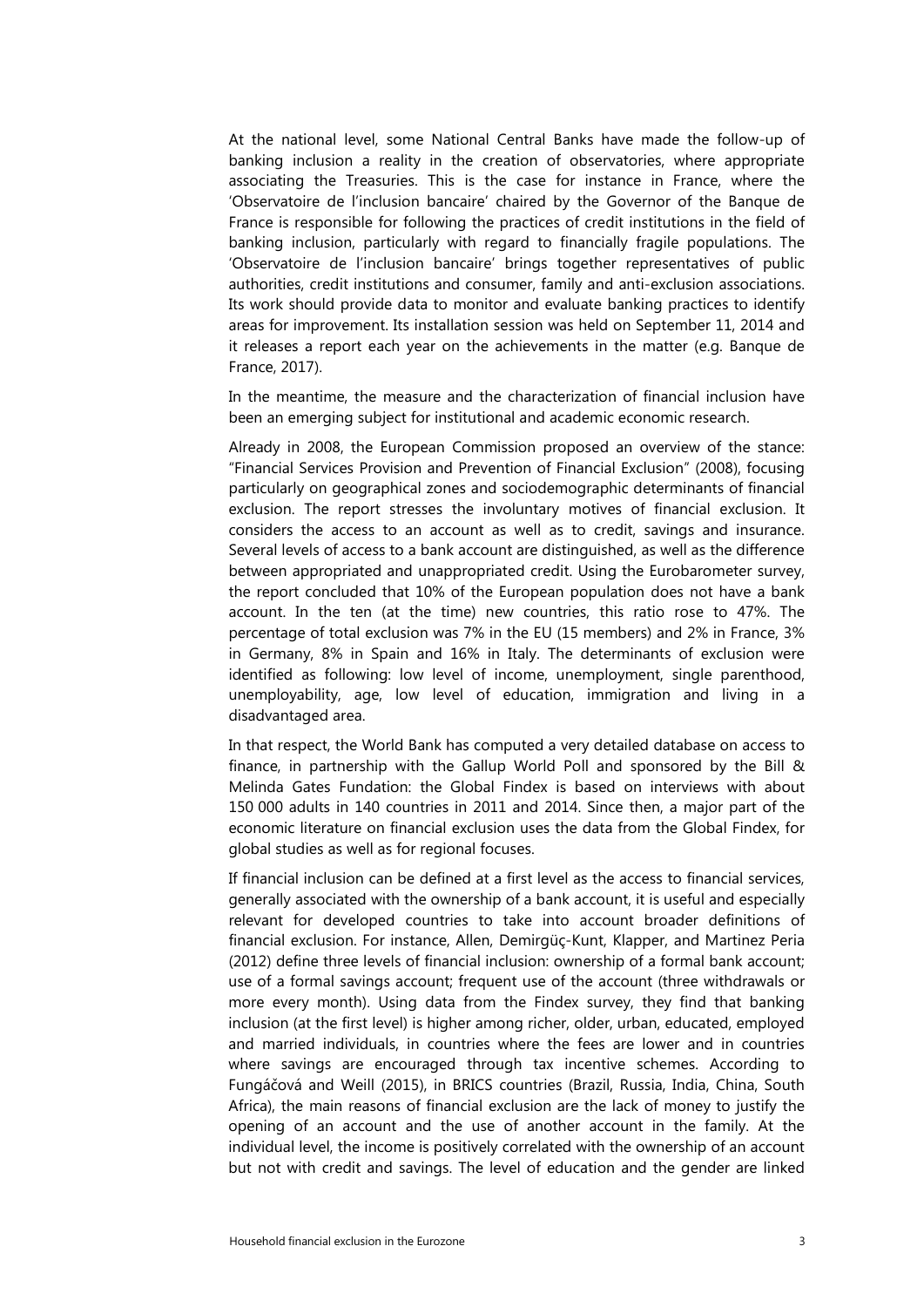with the bank accounts and credits, but not with savings. The impact of age is positive on the three types of inclusion. Focusing on the Argentina case, Tuesta, Sorensen, Haring and Cámara (2015) remark that the level of financial exclusion has increased since the 2002 crisis accompanying the development of alternative finance is encouraging: mobile phone finance, financial intermediaries in geographical zones without any bank agency. In Argentina, the level of education, the income and the age broadly explain both the financial exclusion itself and the subjective perception of the barriers.

The situation of developed countries raises different issues, because financial exclusion is more discriminant and more scarce: according to Ampudia and Ehrmann (2015), the ratio of individuals without any access to financial services (whether involuntarily or not) is 7% in the United States and 3% only in the euro area. They use some regional surveys: the Survey of Consumer Finance (SCF) for the United States and the Household Finance and Consumption Survey (HFCS) for the Euro Area. Not surprisingly, they find that low-income households, unemployed households and those with a poor education are the most likely to be affected by financial exclusion, and remarkably more so in the United States than in the euro area. More importantly, they quantify the economic effect of being banked vs. unbanked on wealth accumulation: banked households report substantially higher net wealth than their unbanked counterparts, with a gap of around €74000 and \$42000 in the euro area and the United States.

Our paper adds to the existing literature in three dimensions. First, it seeks to assess the factors underlying financial exclusion in the euro area. It takes advantage of the use of a homogenous database over those countries, the Household Finance and Consumption Survey, whose first two waves were carried out in 2008-2009 and 2014-2015. Finally, as a too narrow definition of financial inclusion based on the sole current account criteria may blur the results, it rests on various definitions of financial exclusion, based on current accounts, savings accounts, and access to credit.

The remainder of the paper is structured as follows. The second part presents the data used and some descriptive statistics on the database. Section 3 explains the econometric models used in the paper and elaborates on the main results. Section 5 concludes and draws some policy conclusions.

### A first look at the data

Our analysis rests on household-level data collected from the Household Finance and Consumption Survey. The HFCS collects household-level data on households' finance and consumption. The fieldwork took place for most countries in 2010 and 2011 for the first wave and between 2013 and the first half of 2015 for the second wave. Those survey data are key to understanding both individual behavior and developments in aggregate variables, evaluating the impact of shocks, policies and institutional changes, both for households and for different institutional structures, better understanding the implications of shocks for macroeconomic variables, building and calibrating realistic economic models incorporating heterogeneous agents, and gaining important insights into issues such as monetary policy transmission and financial stability.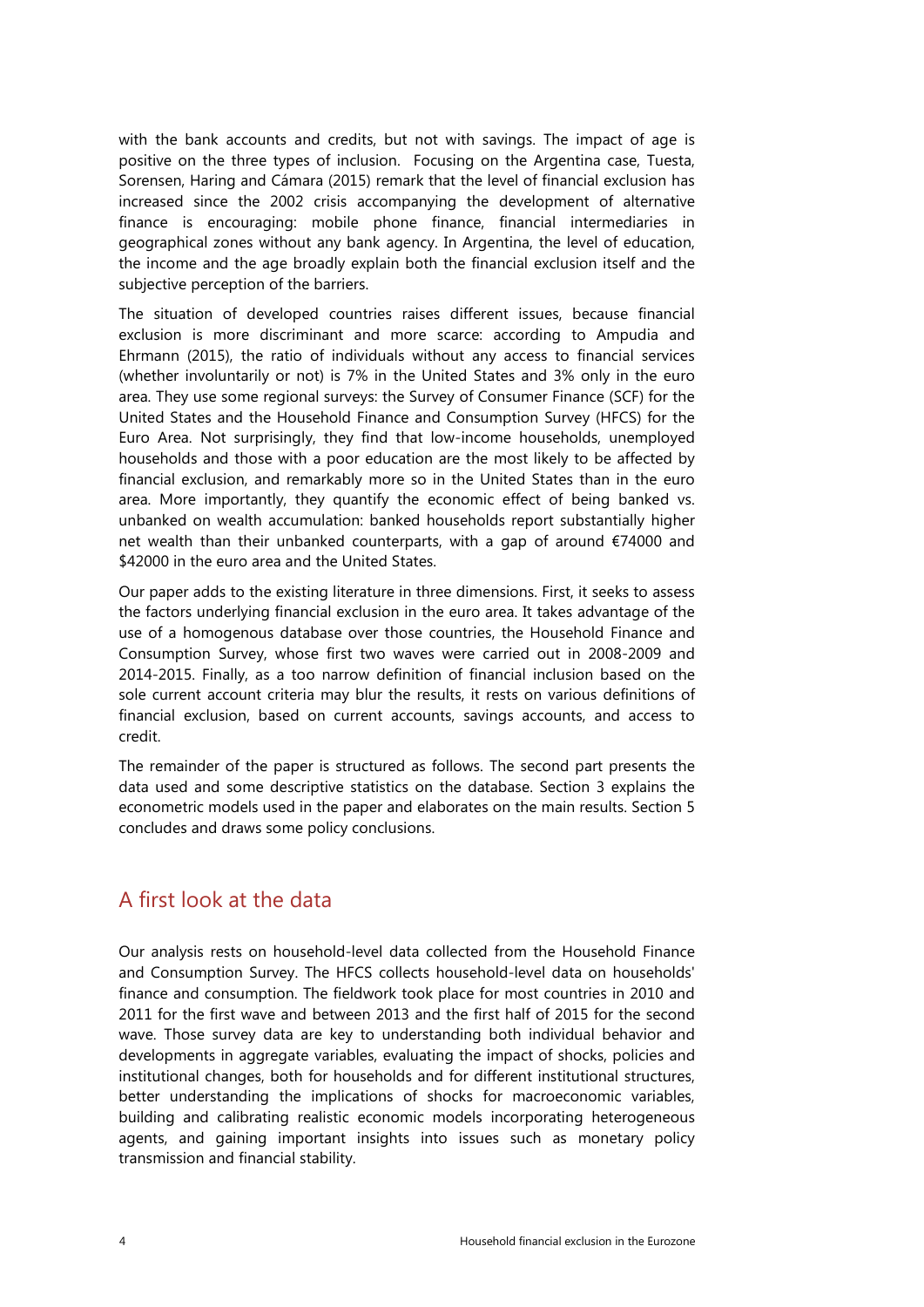Effectively, the data cover more than 50000 households in the first wave and more than 58000 in the second wave, across 13 countries (Austria, Belgium, Cyprus, Germany, Spain, France, Greece, Italy, Luxembourg, Netherlands, Portugal, Slovenia, Slovakia) in the first wave and 16 countries in the second wave (adding Hungary, Latvia and Poland to the former). Data from Finland were discarded as the reported current account participation rate reached in that country is 100%, which highlights some very specific national features and may blur the final results.

The HFCS contains very useful information about the socio-demographic characteristics of households, financial and real assets, liabilities, income and consumption behavior. With the help of weighting procedures, those survey data are representative of households of a single country and of the euro area as a whole.

While the HFCS data provide very useful information on sociodemographic characteristics of households, it may nonetheless lead to slightly biased figures because, especially, of the sampling scheme. First, since wealth is distributed very unequally, in order to make aggregates as representative as possible of the whole population, all participating countries are encouraged to explore methods for oversampling the wealthiest households, which by corollary induces an under sampling of the poorest. Second, the sampling frame and stratification criteria used in different countries are not the same. Whatever the countries, however, the sampling frame of the HFCS leaves out the whole of the institutionalized population was left out of the sampling frame. More importantly related to the topic of financial exclusion, the sample does not include homeless people as the sample drawing rests in general on housing census or at least the existence of the main residence. Individuals belonging to some of the excluded groups, however, can be included in the sample, if they are considered as part of a household that is part of the sampling frame. Third, the panel component of the survey, which allows to follow the development of the situation of specific households over time, is not carried out in all countries. In wave 2, only 7 out of 19 countries reported information on panel households.

A first set of descriptive statistics based on current accounts allows for a confirmation of some intuitions. At the euro area level, the ownership rate of current accounts reaches about 96.9% and has slightly increased from the first wave. The household size does not play an important role in the probability of not having a current account, likewise the age of the reference person of the household. Rather, financial variables discriminate more the population, especially the income and the net wealth: being in the low-quintile of the distribution of income (resp. net wealth) decreases the participation rate to 89.9% (resp. 92.3%). In addition, having a low education or a more fragile work status also decreases the participation rate. These are those financially more vulnerable people, whose participation rates have decreased throughout the crisis.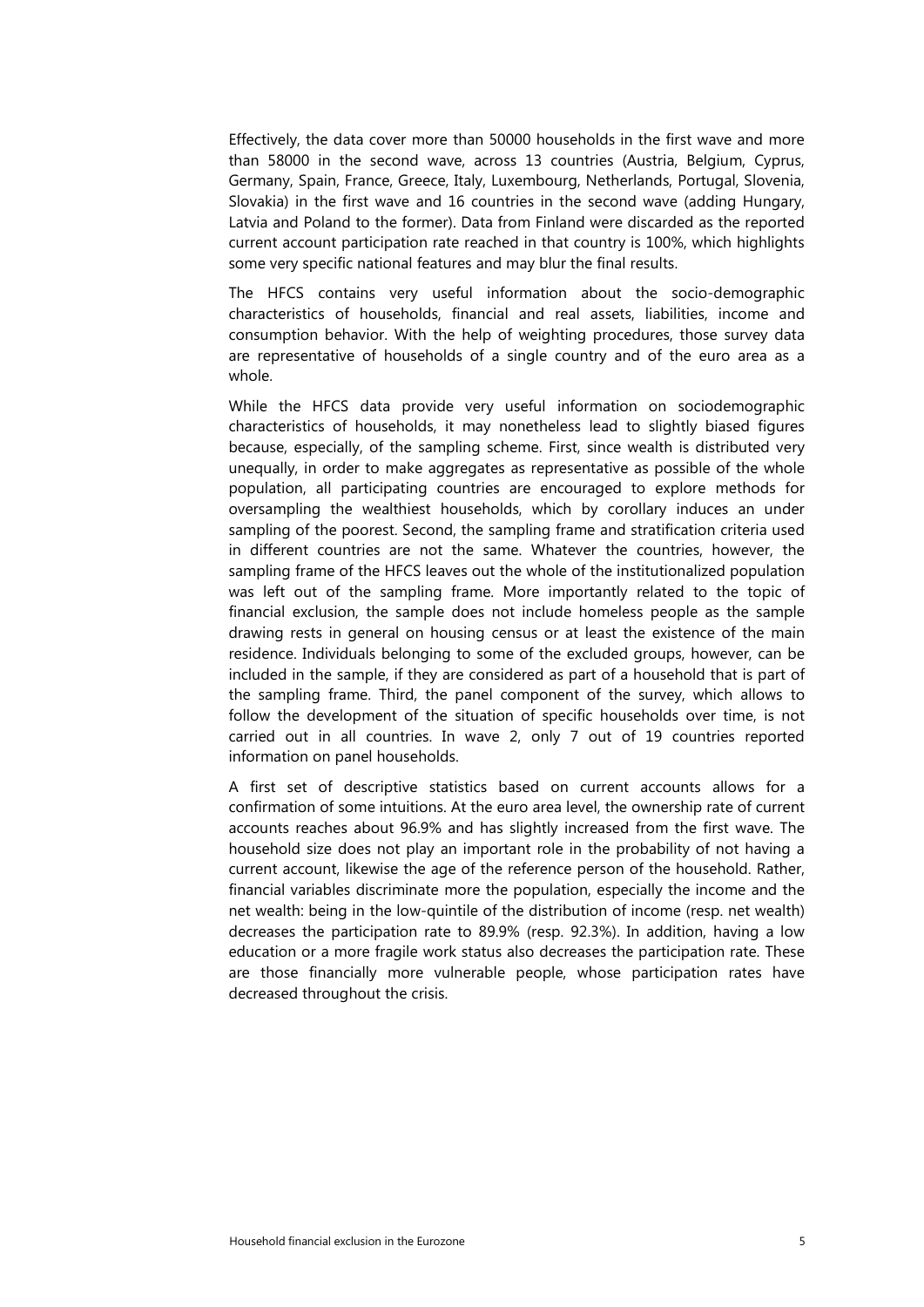

Figure 1: probability of having a current account in the euro area…

As regards national situations, it is rather clear that the participation rate is highly country-specific. In wave 2, the participation rates for current accounts range from 73.9% in Greece to 99.7% in Austria. While this rate has increased, or remained stable, in most of the euro area countries, it has dramatically decreased in Cyprus, and to a lesser extent in Slovakia and in the Luxembourg.

|                    | Wave 2 | Wave 1 |  |
|--------------------|--------|--------|--|
| Austria            | 99.7   | 99.4   |  |
| Belgium            | 97.5   | 97.7   |  |
| Cyprus             | 76.3   | 81.2   |  |
| Germany            | 99     | 99     |  |
| Spain              | 99.6   | 98.1   |  |
| France             | 99.6   | 99.6   |  |
| Greece             | 73.9   | 73.4   |  |
| Italy              | 93.2   | 91.8   |  |
| Luxembourg         | 96.7   | 98     |  |
| Latvia             | 78.5   | ΝA     |  |
| <b>Netherlands</b> | 98.6   | 94.2   |  |
| Poland             | 82.8   | ΝA     |  |
| Portugal           | 96.1   | 94.8   |  |
| Slovenia           | 93.3   | 93.6   |  |
| Slovakia           | 88.2   | 91.2   |  |

Table 1: participation rate in deposits accounts

As it is crucial to distinguish between those different factors, we decide to estimate probit models allowing for a quantification of financial exclusion depending on different financial products.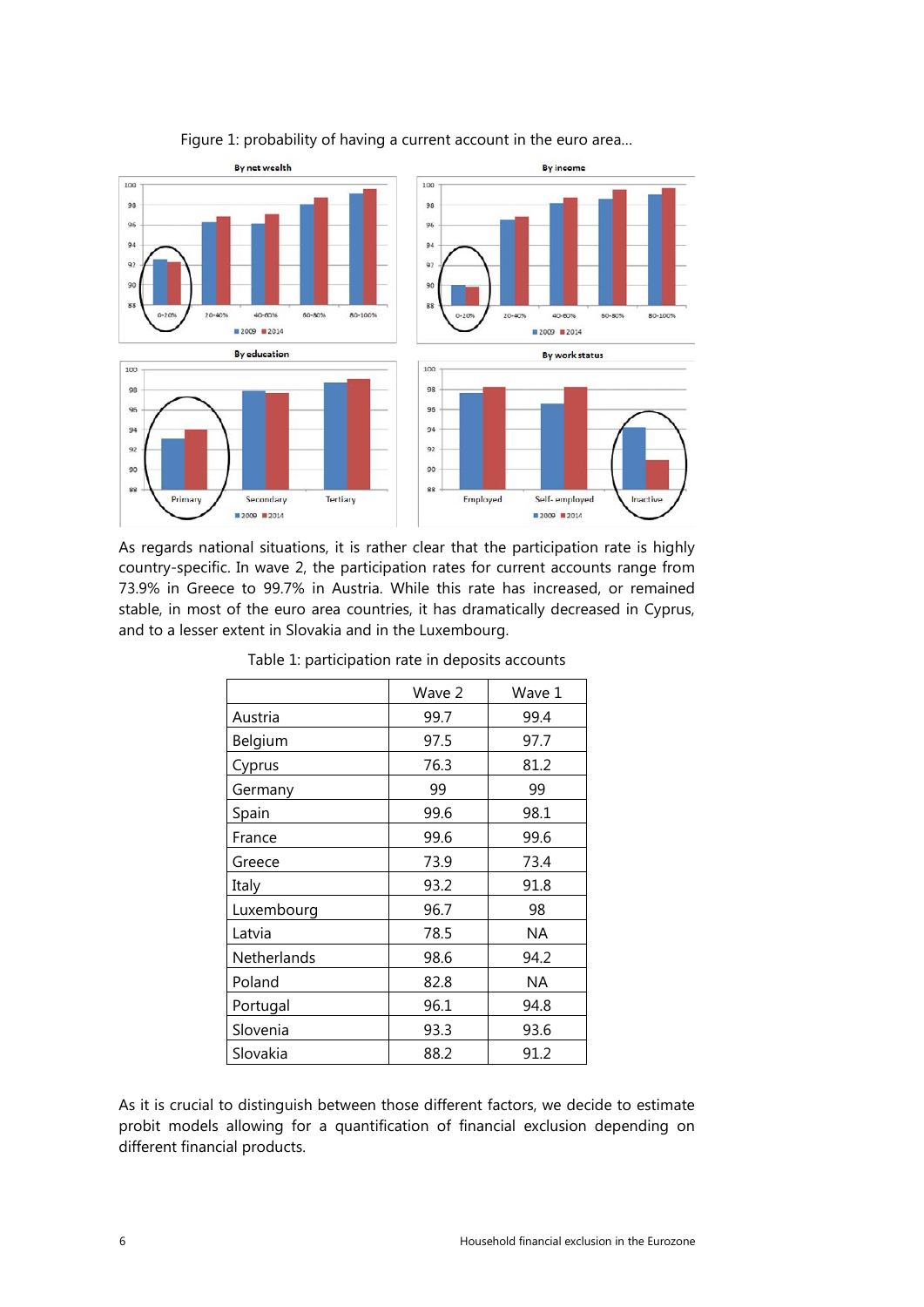### A simple econometric investigation of the determinants of financial exclusion

#### The determinants of financial exclusion in the aftermath of the crisis

The ownership of a transaction account is usually seen as the first degree of financial inclusion, and the other issues such as credit and savings are, at least partially, dependent of this general measure. Therefore, our first model "transaction account" explains the probability for a household to have no transaction account by a Probit regression on independent variables.

The literature and a descriptive analysis both suggest that the effect of age is not linear because of the coexistence of the impact of age itself (i.e. the position of the person of reference in the life cycle) and of generation. Thus, we perform a discretization of age and we maximize its significance in the model by using five categories (15-25, 25-35, 35-50, 50-70, 70 or more) consistent with the main stages of the life cycle.

The impact of the employment of the person of reference of the household on financial inclusion is obtained by simplifying the information contained in the survey, up to three categories: employed, unemployed and not in the labour force.

We also use the quartiles of income by country on the one hand and of assets<sup>[4](#page-7-0)</sup> on the other to take into account the global financial wealth of the household. For the level of education of the person of reference, we merge the upper secondary and the tertiary levels, as opposed to primary education in the one hand and lower secondary education in the other hand.

The size of the household is also discretized: 1 person, 2 persons, 3 persons, 4 persons, 5 persons and more. Dummies for countries are also used in the model, and Germany is considered as the reference modality for country-specific aspects.

All these choices have been made in order to allow the independent variables to fit the general model but also, when possible, other models about credit and savings. It is worth noting at this stage that all of our variables are this discretionary.

The main model on the ownership of transaction account can be written as follows:

$$
P(Y_{\text{no account}} = 1|X) = \Phi(\alpha + X'\beta)
$$

Where  $Y_{\text{no account}} = 1$  if the household does not own a transaction account,  $\Phi \hookrightarrow$  $N(0,1)$  and:



<span id="page-7-0"></span>We merge the 3rd and the 4th quartiles of assets, since preliminary results show that the distinction between them does not seem to be discriminant regarding financial inclusion.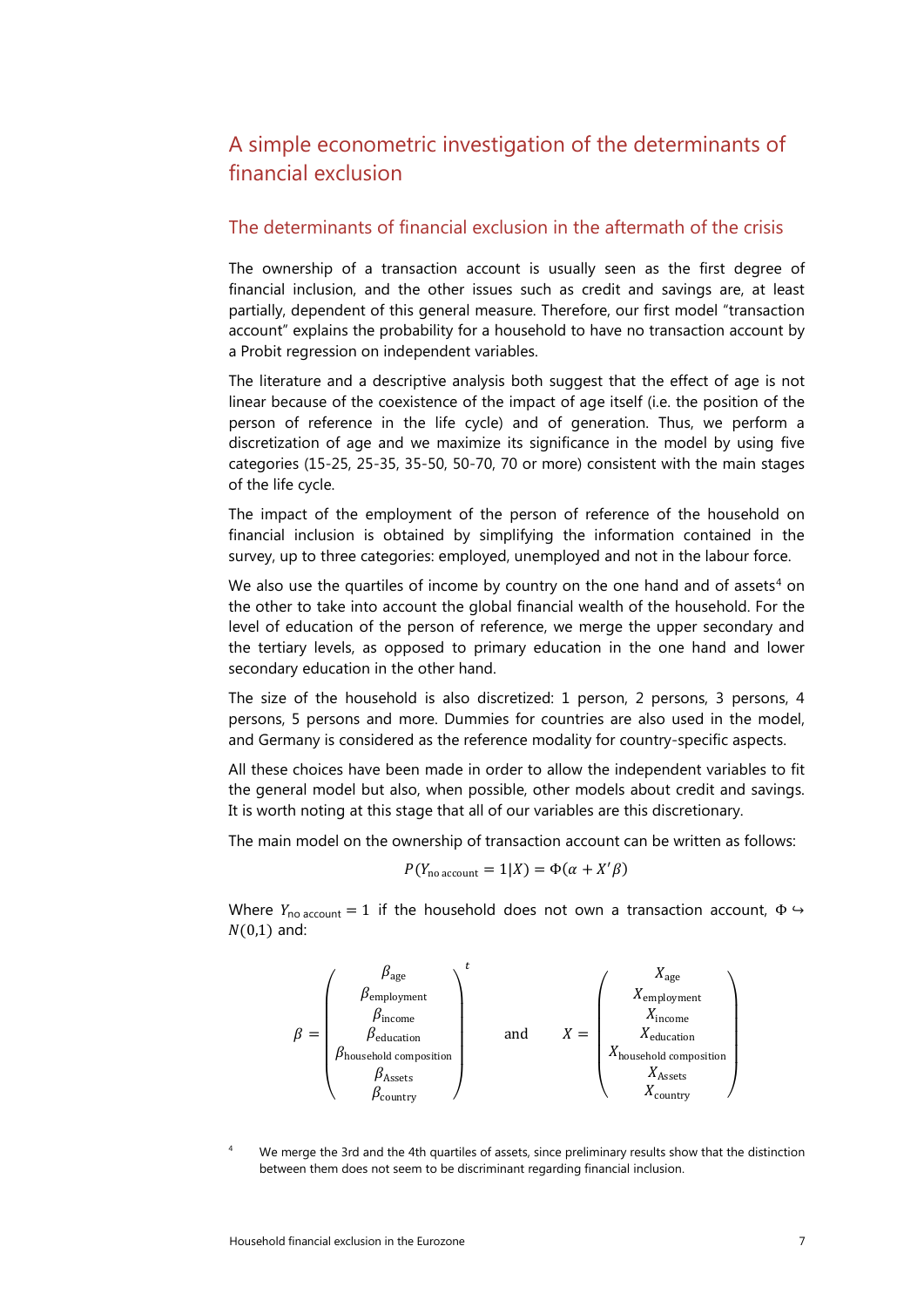Our second model "savings" uses the same independent variables as previously in order to predict the probability not to have any kind of savings (including from the informal sector). In the model "savings 2", the distribution of ages is slightly different, in order to test for the hypothesis that savings behavior is more continuous at the beginning of the life cycle: "15-40", "40-50", "50-70" and "70 or more" (reference value).

Our third model "credit" is exactly the same as the model on the ownership of a transaction account but the explained variable is the ownership of an outstanding credit from the formal or the informal sector.

For each variable we have defined a reference: this is the difference between that reference and the variable modality that has to be interpreted.

Therefore, each model is estimated on the data of wave 1, and of wave 2, separately. As we carry out logistic modeling with categorical predictors, we have to define for each variable a reference modality. While the choice of the reference variable remains a debated issue, some common sense principles should determine this modality in that specific context: using a normative category; using the largest category; use the category in the middle of at one of the ends.

As a result, for the sake of results readability, we define in general as references the modalities at the extreme of each variable, that is to say: households whose reference person is aged over 70 years for the 'age' variable, households not in the labour force for the 'labour force status' variable, households in the fourth quartile of income and in the third and fourth quartile of net wealth, households with an upper secondary or tertiary education for the 'education' variable. For the country variable, we chose the largest country, for which financial inclusion remained in addition stable and high throughout the period, namely Germany.

Our main results for the second wave of the HFCS are presented in table 2. Postestimation diagnosis appears good enough so as to interpret the results.

We find that the probability of being financially excluded in the sense of not having a current account is higher for older, lower-educated, unemployed and less wealthy households. The effect of income is massive in magnitude and monotonous: higher income means lower financial exclusion, with the latter being in relative terms extremely important for the first quartile of income. The size of the household only plays a minor role in magnitude, though being statistically significant, with households of 2 or 3 people being more financially included. The use of categorical variables allows us the comparison of coefficients across variables. In that respect, as regards country specificities, noteworthy that the magnitude of the coefficients related to countries is much higher than those related to individual characteristics, meaning that the estimation captures especially country-specific and more systemic features. In particular, households living in Greece, Cyprus, Latvia, Slovakia, Hungary or Poland significantly experiment a higher probability of being financially excluded. On the contrary, households from Spain (especially), Austria, France and Germany experiment a lower financial exclusion, all other things equal. It is remarkable that those characteristics of financial exclusion in the sense of current account are extremely close to those of Allen, Demirgüç-Kunt, Klapper, and Martinez Peria (2012), thus highlighting the features of fragile households. Our results nevertheless tend to show a higher risk for older people.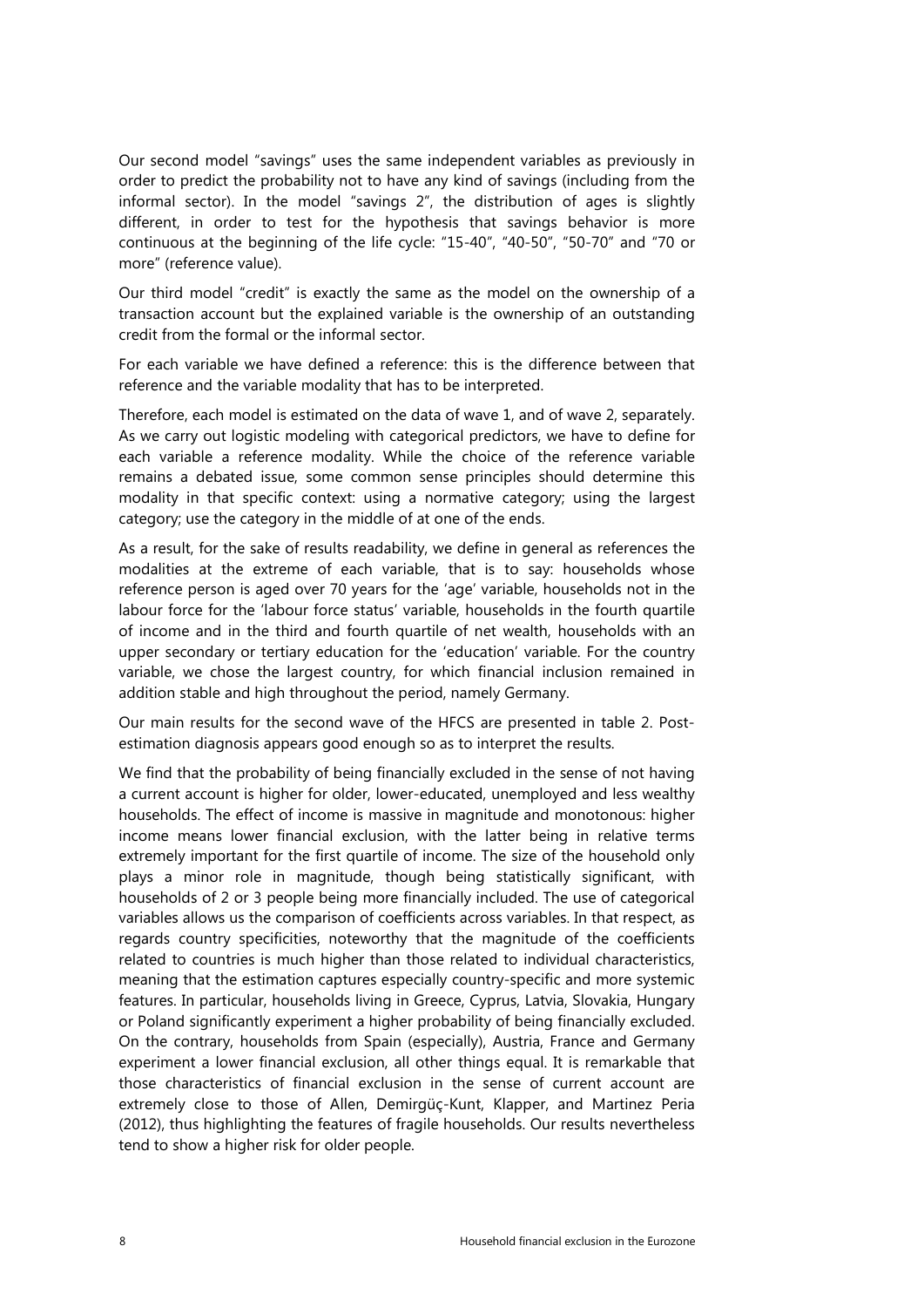| Dependent variable (probability of exclusion) Transaction account |             |         | Savings     |         | Credit      |           |  |
|-------------------------------------------------------------------|-------------|---------|-------------|---------|-------------|-----------|--|
|                                                                   |             |         |             |         |             |           |  |
| Constant                                                          | $-3.102***$ | [0.09]  | $-1.683***$ | [0.038] | $-1.955***$ | [0.047]   |  |
| Age: 15-25                                                        | $-0.335***$ | [0.064] | $-0.047$    | [0.042] | $-0.27***$  | [0.042]   |  |
| Age: 25-35                                                        | $-0.275***$ | [0.044] | $-0.08***$  | [0.028] | $-0.625***$ | [0.029]   |  |
| Age: 35-50                                                        | $-0.196***$ | [0.036] | $0.058**$   | [0.024] | $-0.66***$  | [0.024]   |  |
| Age: 50-70                                                        | $-0.187***$ | [0.025] | $0.114***$  | [0.018] | $-0.483***$ | [0.017]   |  |
| Age: > 70                                                         | Ref.        |         | Ref.        |         | Ref.        |           |  |
| Situation: employed                                               | $-0.248***$ | [0.027] | $-0.05***$  | [0.017] | $-0.307***$ | [0.017]   |  |
| Situation: unemployed and seeking for a job                       | $0.183***$  | [0.036] | $0.083***$  | [0.027] | 0.004       | [0.027]   |  |
| Situation: not in the labour force                                | Ref.        |         | Ref.        |         | Ref.        |           |  |
| Income: first quartile (in the country)                           | 0.898***    | [0.035] | $0.739***$  | [0.022] | $0.697***$  | [0.022]   |  |
| Income: second quartile (in the country)                          | $0.508***$  | [0.033] | $0.481***$  | [0.019] | $0.407***$  | [0.019]   |  |
| Income: third quartile (in the country)                           | $0.185***$  | [0.033] | $0.28***$   | [0.018] | $0.171***$  | [0.018]   |  |
| Income: fourth quartile (in the country)                          | Ref.        |         | Ref.        |         | Ref.        |           |  |
| Education: primary                                                | $0.413***$  | [0.029] | $0.205***$  | [0.019] | $0.604***$  | [0.02]    |  |
| Education: lower secondary                                        | $0.343***$  | [0.025] | $0.237***$  | [0.017] | $0.238***$  | [0.018]   |  |
| Education: upper secondary and tertiary                           | Ref.        |         | Ref.        |         | Ref.        |           |  |
| Household composition: 1 person                                   | $-0.096**$  | [0.041] | $-0.297***$ | [0.027] | $0.317***$  | [0.028]   |  |
| Household composition: 2 persons                                  | $-0.139***$ | [0.04]  | $-0.256***$ | [0.025] | $0.162***$  | [0.026]   |  |
| Household composition: 3 persons                                  | $-0.169***$ | [0.041] | $-0.131***$ | [0.026] | $0.052*$    | [0.027]   |  |
| Household composition: 4 persons                                  | $-0.095**$  | [0.042] | $-0.117***$ | [0.026] | $-0.065**$  | [0.028]   |  |
| Household composition: 5 persons or more                          | Ref.        |         | Ref.        |         | Ref.        |           |  |
| Assets : first quartile (in the country)                          | $0.463***$  | [0.023] | $0.754***$  | [0.016] | $0.134***$  | $[0.016]$ |  |
| Assets : second quartile (in the country)                         | $0.232***$  | [0.023] | $0.366***$  | [0.015] | $-0.054***$ | [0.015]   |  |
| Assets : third and fourth quartiles (in the country)              | Ref.        |         | Ref.        |         | Ref.        |           |  |
| Country: Austria                                                  | 0.031       | [0.114] | $-0.065$    | [0.04]  | $0.261***$  | [0.053]   |  |
| Country: Belgium                                                  | $0.342***$  | [0.104] | $0.126***$  | [0.041] | $0.807***$  | [0.051]   |  |
| Country: Cyprus                                                   | 2.374***    | [0.087] | $1.128***$  | [0.045] | 1.222***    | [0.058]   |  |
| Country: Germany                                                  | Ref.        |         | Ref.        |         | Ref.        |           |  |
| Country: Spain                                                    | $-0.64***$  | [0.12]  | $0.931***$  | [0.031] | $0.522***$  | [0.044]   |  |
| Country: France                                                   | $-0.062$    | [0.089] | $-0.359***$ | [0.031] | 1.944***    | [0.04]    |  |
| Country: Greece                                                   | 3.695***    | [0.083] | $0.754***$  | [0.036] | 2.532***    | [0.047]   |  |
| Country: Hungary                                                  | 1.821***    | [0.079] | $1.001***$  | [0.03]  | 2.081***    | [0.042]   |  |
| Country: Italy                                                    | 1.309***    | [0.08]  | $1.315***$  | [0.03]  | 1.886***    | [0.041]   |  |
| Country: Luxembourg                                               | $0.608***$  | [0.107] | $0.186***$  | [0.046] | $0.184***$  | [0.07]    |  |
| Country: Latvia                                                   | 1.848***    | [0.089] | 2.125***    | [0.05]  | 2.065***    | [0.054]   |  |
| Country: Netherlands                                              | $0.524***$  | [0.115] | $-0.278***$ | [0.057] | $0.661***$  | [0.061]   |  |
| Country: Poland                                                   | $1.775***$  | [0.082] | 2.432***    | [0.039] | 2.009***    | [0.045]   |  |
| Country: Portugal                                                 | $0.512***$  | [0.086] | $0.835***$  | [0.032] | 1.285***    | [0.044]   |  |
| Country: Slovenia                                                 | $1.13***$   | [0.087] | 1.424***    | [0.036] | $1.069***$  | [0.049]   |  |
| Country: Slovakia                                                 | $1.745***$  | [0.084] | $1.66***$   | [0.039] | 2.336***    | [0.048]   |  |
|                                                                   |             |         |             |         |             |           |  |
| Observations                                                      | 64 908      |         | 64 910      |         | 64 910      |           |  |
| Percent Concordant                                                |             | 92.7    |             | 83.9    |             | 84.7      |  |
| Percent Discordant                                                |             | 7.0     |             | 16.0    |             | 15.1      |  |
| Percent Tied                                                      | 0.3         |         | 0.2         |         | 0.2         |           |  |

#### Table 2: estimation results

Standard errors in brackets

\*\*\* p<0.01, \*\* p<0.05, \* p<0.1

As far as saving accounts are concerned, our results show again that being younger increases the probability of being excluded, likewise an unemployed work status. Income, education level (to a lesser extent), net wealth (to a higher extent) play the same role as for current account financial. Being a smaller household decreases the probability of not having a savings account, which might relate to the fact that consumption needs are higher for more numerous households *ceteris paribus*. The effect of net wealth is higher than for current accounts, meaning that being less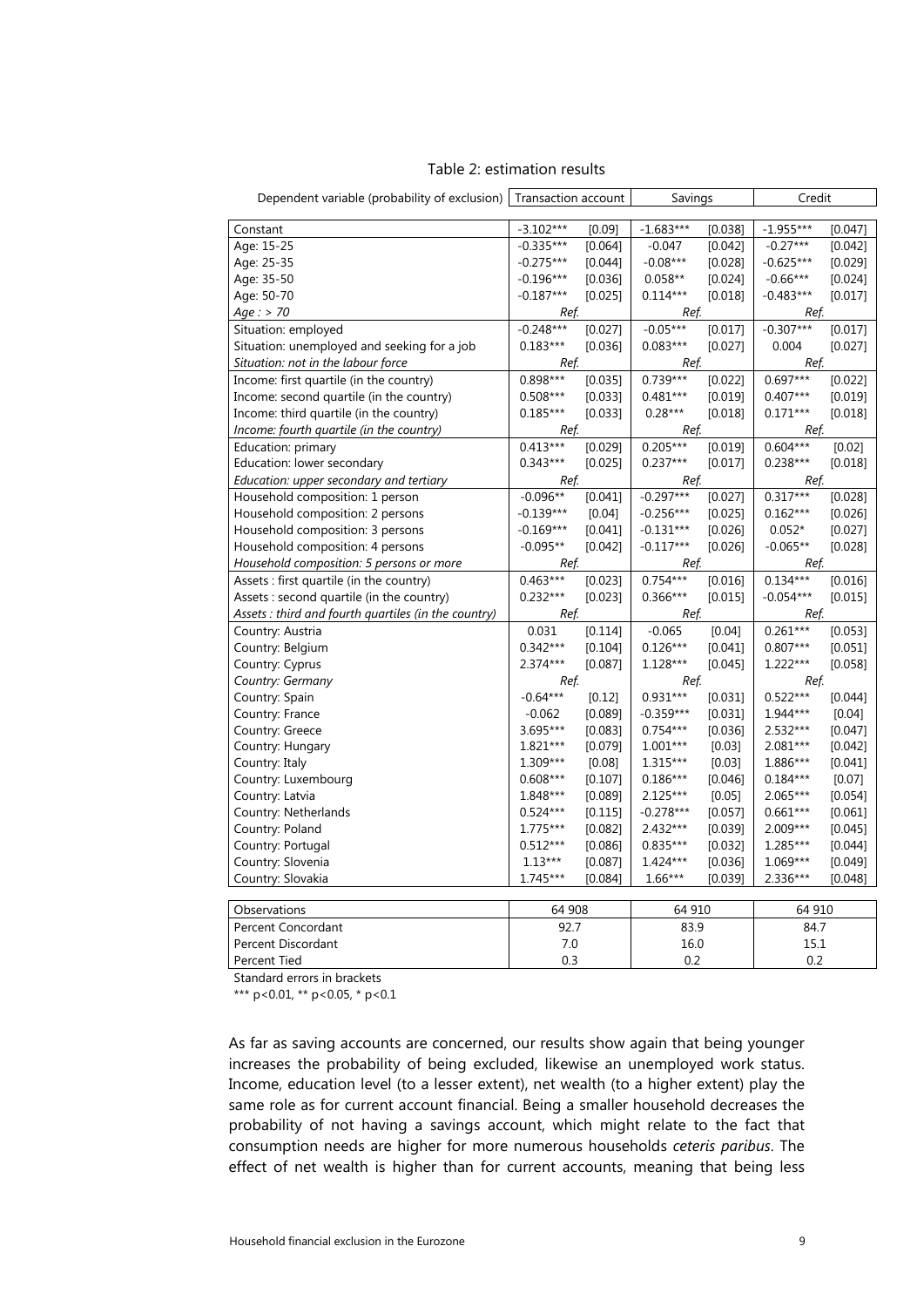wealthy yields more exclusion from savings than from current accounts. For most of the countries results are similar to those obtained for current accounts, although with coefficients smaller than for the former equation, meaning that country-specific factors should not discriminate as much for savings as for current accounts. We nonetheless find a higher exclusion on savings for households in Spain, for which current accounts exclusion was low, and a higher participation in France and the Netherlands, meaning that in relative terms, having a savings account in those latter countries might appear easier than a current account one. It is interesting to notice that incentives might play a role, as current accounts benefit relative interesting interest rates in Spain, while savings accounts in France ('Livret A') benefit specific fiscal exemptions with interest rates in average higher than those that remunerate current accounts.

Looking at credit exclusion, we find that being aged between 25 and 50 decreases significantly the probability of not having a credit, which is consistent with the life cycle model. The probability of exclusion is smaller for employed people, numerous households, higher income and wealthier households, although for this latter characteristic the effect is smaller than for other, meaning that the credit allocation may rather depend on criteria about income than on net wealth (through the collateral channel). Being lower educated appears also as a significant factor of exclusion. Again, country-specific variables matter much more than individual characteristics, indicating that national legislations, practices or banking system functioning, play a key role in credit exclusion. In that respect, households that are less included in the credit market all other things kept equal live in Greece, Hungary, Slovakia, Latvia and Poland.

#### Effect of the crisis on financial exclusion

The first equation is estimated on the first wave data, with the intention to estimate whether the crisis yielded significant changes in financial exclusion. The comparison of coefficient magnitudes and signs allows us to draw the following conclusions.

As regards current accounts, after the crisis are more excluded younger households, and inactive people, while surprisingly, financial variables such as income and net wealth does not seem to play a more important role in wave 2 rather than in wave 1. Household composition was a higher source of financial exclusion in wave 1 than in wave 2, as the magnitude of coefficients has decreased. Financial exclusion on these grounds seems more related in wave to the composition of the households than financially-based. We also find that, in comparison with the reference modality, current account financial exclusion has decreased in countries that have relatively well born the crisis (Austria, Germany, France, the Netherlands), while it has increased in others (Cyprus, Greece). Surprisingly, it seems to have significantly decreased in Spain but, beyond any measures undertaken in favor of household inclusion, it should also be reminded that HFCS data for Spain in wave 2 were collected in 2011. In that respect, it is worth mentioning that coefficients differences between wave 1 and wave 2 estimations are much more important with countryspecific variables than individual characteristics, pointing to systemic phenomenon related to a weakening of households situation in those countries dramatically hit by the crisis, or by mistrust from those households towards their financial systems' resilience. This seems to be the case in Cyprus and Greece, but not for instance in Italy, Portugal and Spain. Figure 2 below represents the value of the country-specific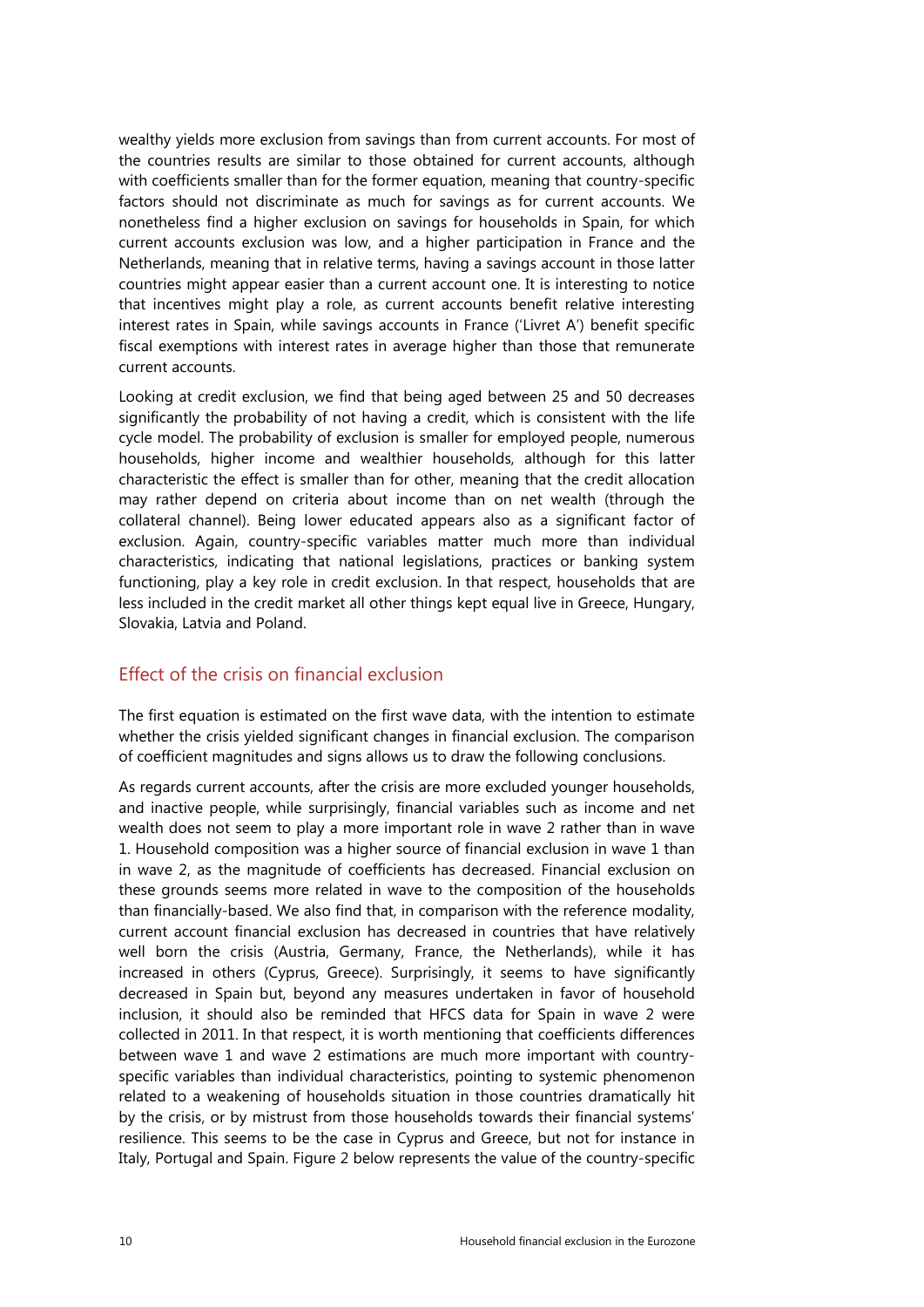coefficient estimated in our first model on the data of the first wave (red) and second wave (blue).



Figure 2: country-specific contributions to current account participation rate (%)

### Conclusion and policy lessons

Financial exclusion plays an important role, not only for social reasons, but also for economic purposes, as for instance financial inclusion is highly correlated to national wealth (Ampudia and Ehrmann, 2015). Hence, understanding the determinants of financial inclusion remains of the essence.

In this paper, we estimate probit models so as to identify the determinants of financial exclusion, based on various definitions. We find that being an older, unemployed, low-income, low-educated and low-wealth household increases the probability of not having a current account. But the definition of financial exclusion matters: savings accounts discriminate less by age, while access to credit is more probable for younger and lower-income people. There is a strong heterogeneity across Euro area, with households from Greece, Cyprus, Poland and Slovakia being more financially excluded.

The aftermath of the crisis did not increase the financial exclusion of vulnerable households as a whole, but had rather country-specific effects, pointing out systemic risks over some banking systems.

This paper adds to the existing literature in identifying the characteristics of financial exclusion based on three different definitions and over the crisis. It shows that current account and savings account exclusion remains essentially a country-specific issue, while access to credit is relatively more related to the individual characteristics of the households.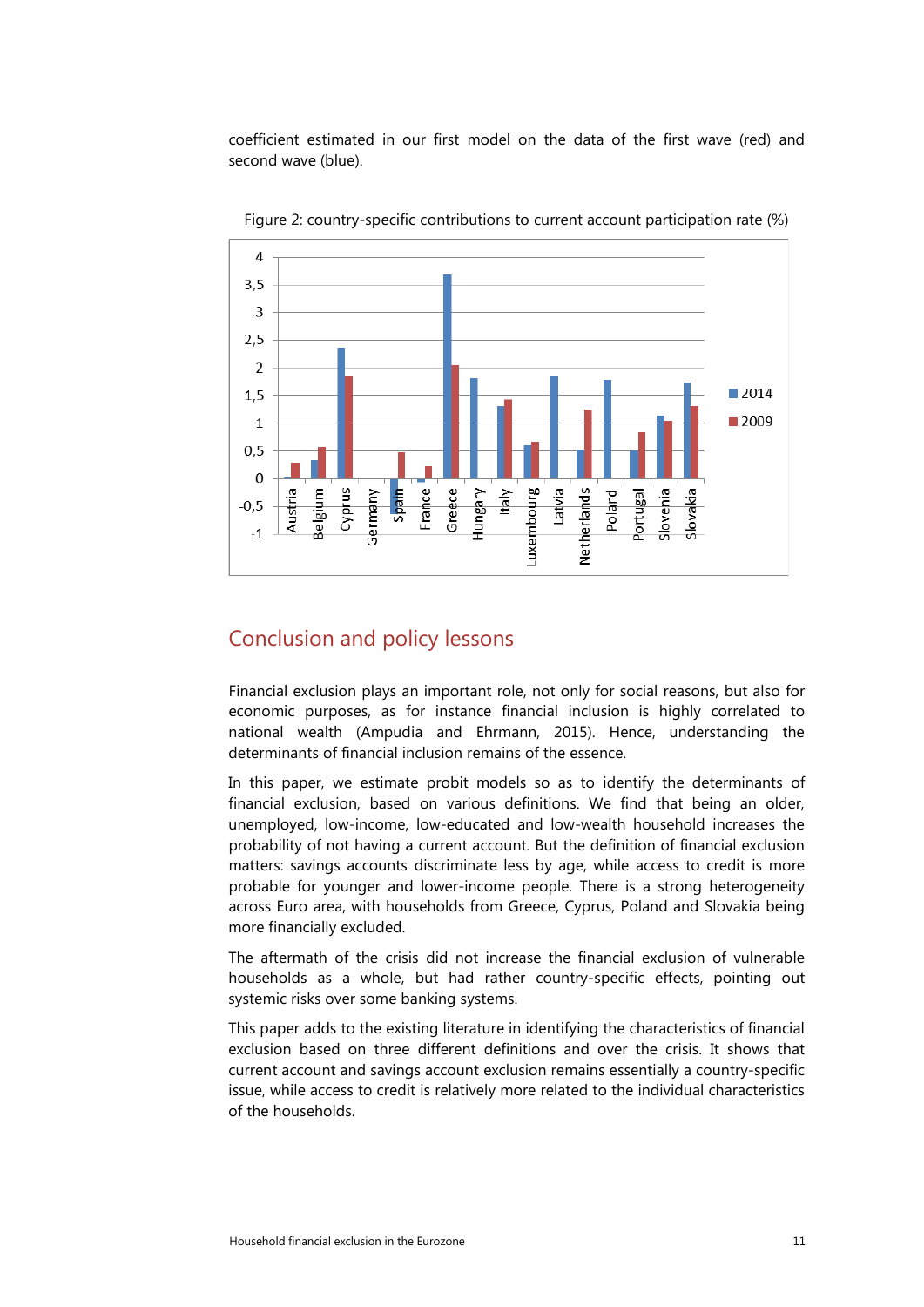### References

Allen F., A. Demirgüç-Kunt, L. Klapper and M. S. Martinez Peria (2012), "The Foundations of financial Inclusion: Understanding Ownership and Use of Formal Accounts", *World Bank's Policy Research Working Paper* WPS6290*,* December.

Ampudia M. and M. Ehrmann (2017), "Financial inclusion-what's it worth?", *European Central Bank Working paper series* nb. 1990, January.

Bank for International Settlements and World Bank Group (2015), Committee on Payments and Market Infrastructure, "Consultative report – Payment aspects of financial inclusion".

Banque de France (2017), "Annual report of the Observatoire de l'inclusion bancaire', 26 June 2017, available online at [https://publications.banque](https://publications.banque-france.fr/sites/default/files/medias/documents/inclusion_bancaire_rapport_2016.pdf)[france.fr/sites/default/files/medias/documents/inclusion\\_bancaire\\_rapport\\_2016.pdf.](https://publications.banque-france.fr/sites/default/files/medias/documents/inclusion_bancaire_rapport_2016.pdf)

Demirgüç-Kunt A. and L. Klapper (2013), "Measuring Financial Inclusion: Explaining Variation in Use of Financial Services across and within Countries", *Brookings Papers on Economic Activity*, vol. 44, issue 1 (Spring), pages 279-340.

European Commission (2008), "Financial Services Provision and Prevention of Financial Exclusion", May, available online [http://www.bristol.ac.uk/media](http://www.bristol.ac.uk/media-library/sites/geography/migrated/documents/pfrc0807.pdf)[library/sites/geography/migrated/documents/pfrc0807.pdf.](http://www.bristol.ac.uk/media-library/sites/geography/migrated/documents/pfrc0807.pdf)

Fungáčová Z. and L. Weill (2015), "Understanding financial inclusion in China", *China Economic Review,* n°134, pp. 196-206.

Irving Fisher Commitee on Central Bank Statistics (2016), "Measures of financial inclusion – a central bank perspective", availaible online [https://www.bis.org/ifc/publ/ifc\\_finan\\_inclu.pdf.](https://www.bis.org/ifc/publ/ifc_finan_inclu.pdf) 

Tuesta D., G. Sorensen, A. Haring and N. Cámara (2015), "Financial inclusion and its determinants: the case of Argentina", *BBVA research Working Paper,* January.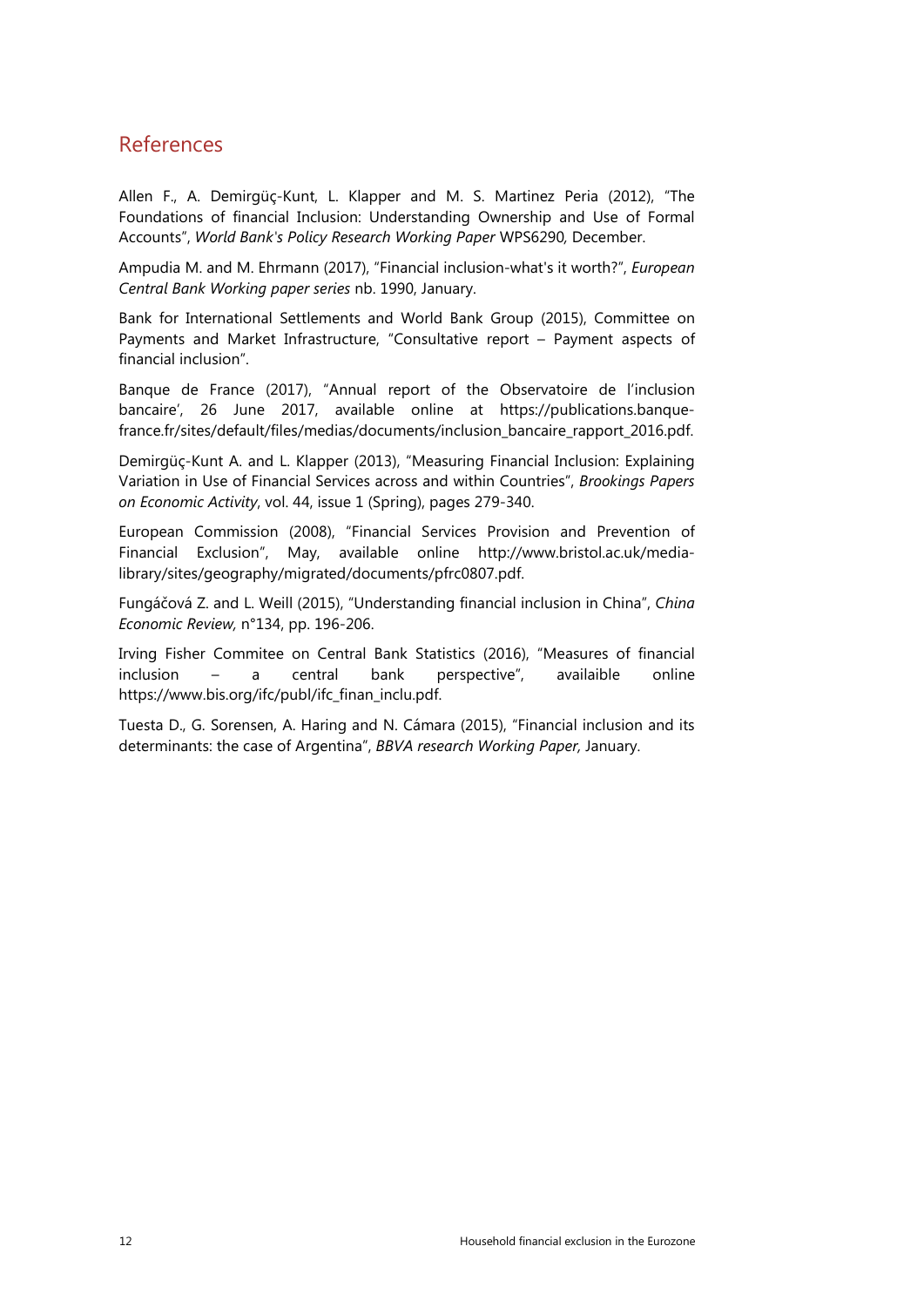<span id="page-13-0"></span>

IFC-National Bank of Belgium Workshop on *"Data needs and Statistics compilation for macroprudential analysis"*

Brussels, Belgium, 18-19 May 2017

1

# Household financial exclusion in the Eurozone throughout the crisis<sup>[1](#page-13-0)</sup>

Jérôme Coffinet and Christophe Jadeau, Bank of France

<sup>&</sup>lt;sup>1</sup> This presentation prepared for the meeting. The views expressed are those of the authors and do not necessarily reflect the views of the BIS, the IFC or the central banks and other institutions represented at the meeting.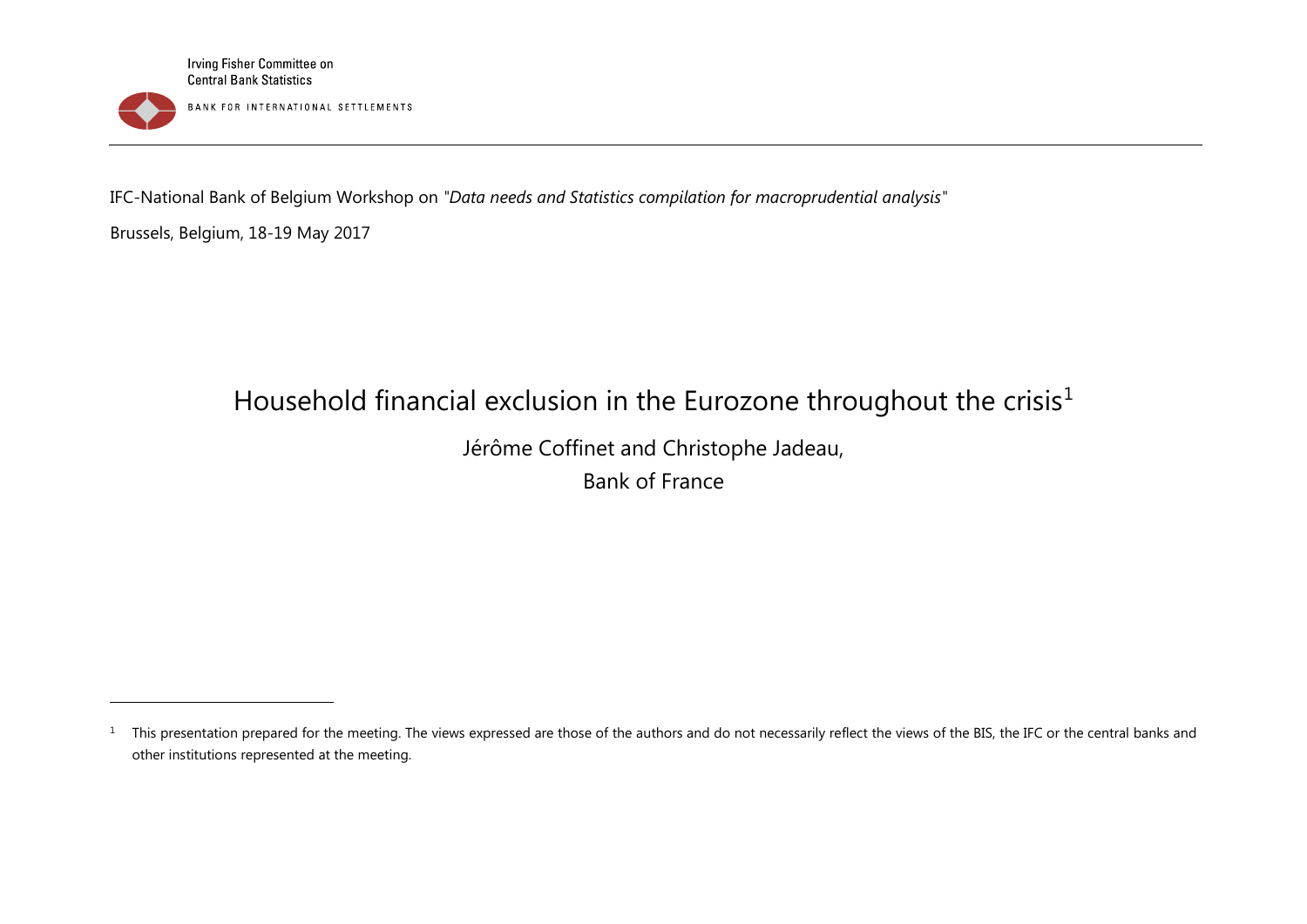# **Household financial exclusion in the Eurozone throughout the crisis IFC-NBB Workshop, Brussels**

May 18th, 2017

Jérôme Coffinet (joint work with Christophe Jadeau)

Banque de France, Directorate General Statistics Engineering and Statistics Project Management Division

*The views expressed in the paper are the sole responsibility of the authors and do not necessarily represent those of the Banque de France*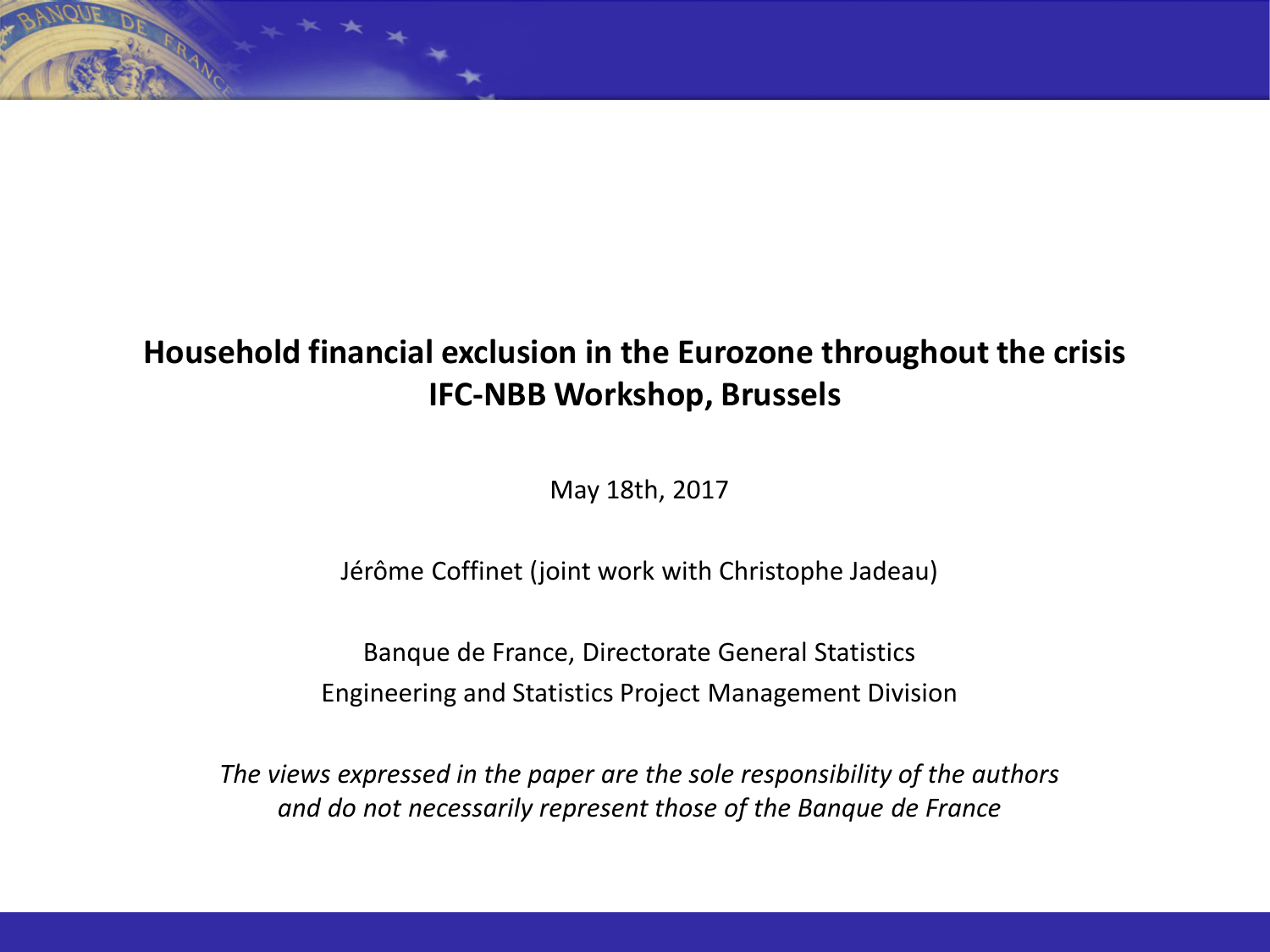### **Motivations**

- The access to financial services is a crucial matter for developing countries (e.g. 2009 G20 Pittsburgh summit)
- But also a major issue for advanced economies:
	- Financial exclusion of households is less frequent
	- But yields a major economic and social exclusion

### **Strong interest by stakeholders**

- Reports among others by Committee on Payments and Market Infrastructure, Bank for International Settlements and World Bank Group, Findex/Gallup database
- Irving Fisher Committee report on the central bank perspective (2016):
	- measures of financial inclusion
	- need for central banks to define financial inclusion, collect data and stay updated on the subject
	- some differences between countries in the definition of financial inclusion and of the legal roles of central banks

### **A strong need to improve our knowledge financial inclusion in the euro area**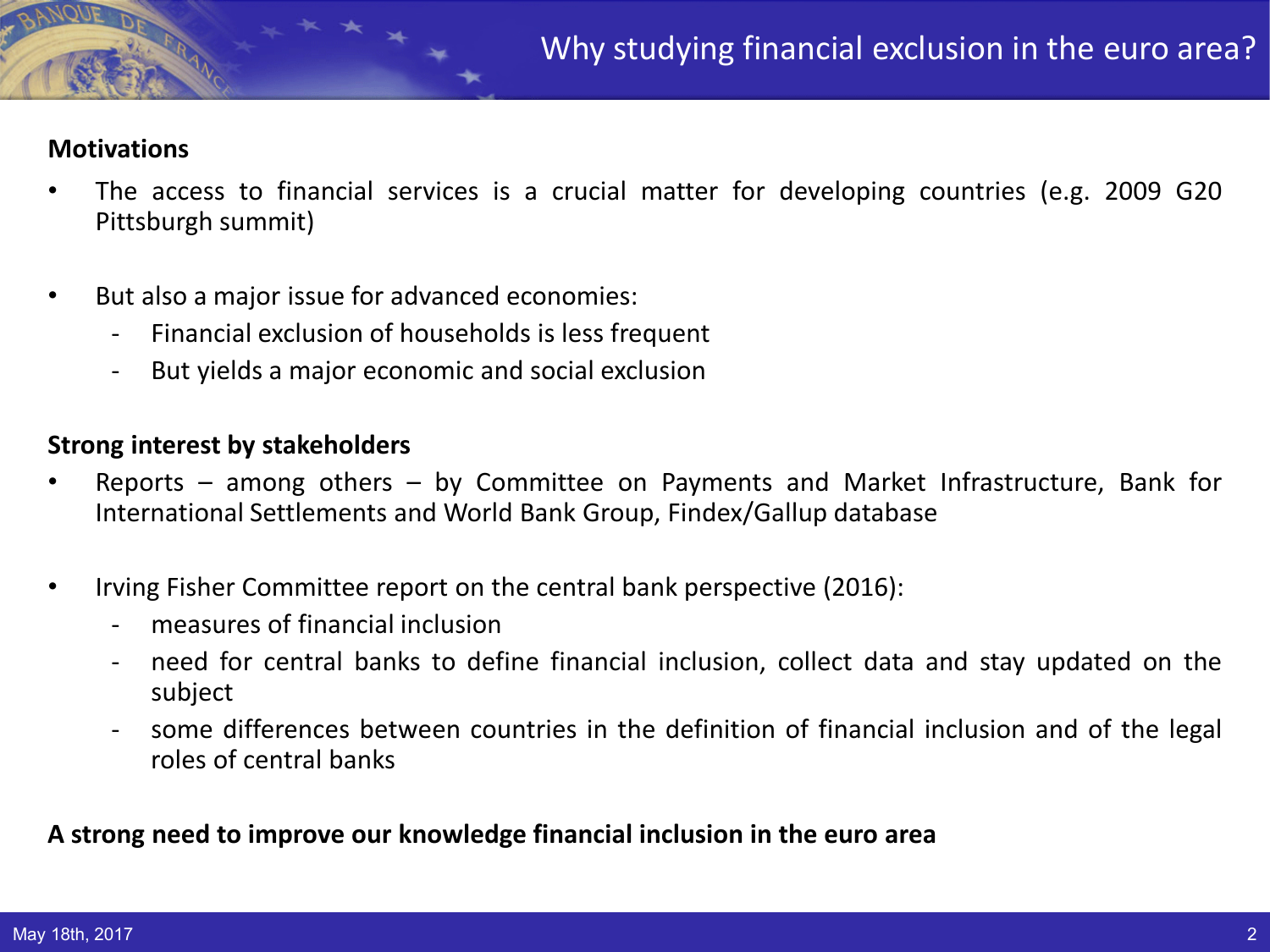- Household-level data on households' finance and consumption based on Household Finance and Consumption Survey (HFCS).
- Fieldwork in 2010 and 2011 (first wave) and between 2013 and 2015 (second wave).
- Over 50000 households in first wave and over 58000 in the second wave, across 17 countries.
- Information about socio-demographic characteristics of households, financial and real assets, liabilities, income and consumption behavior,
- Three definitions of financial inclusion:
	- Having a current account
	- Having a savings account
	- Having a loan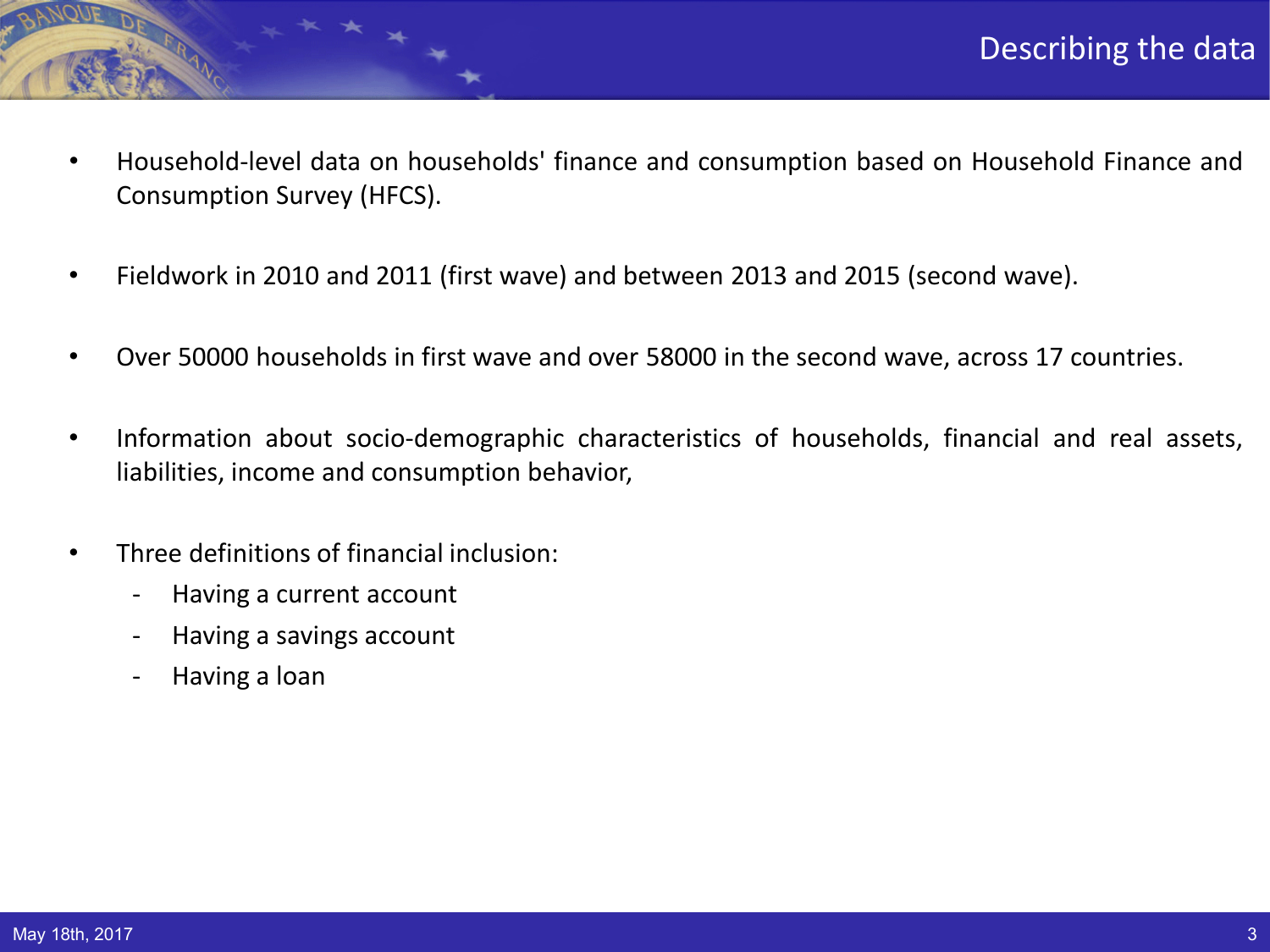# A first look at the data: probability of having a current account in the euro area…







Source : Banque de France and ECB (HFCS 2009 et 2014)

**By education By work status**

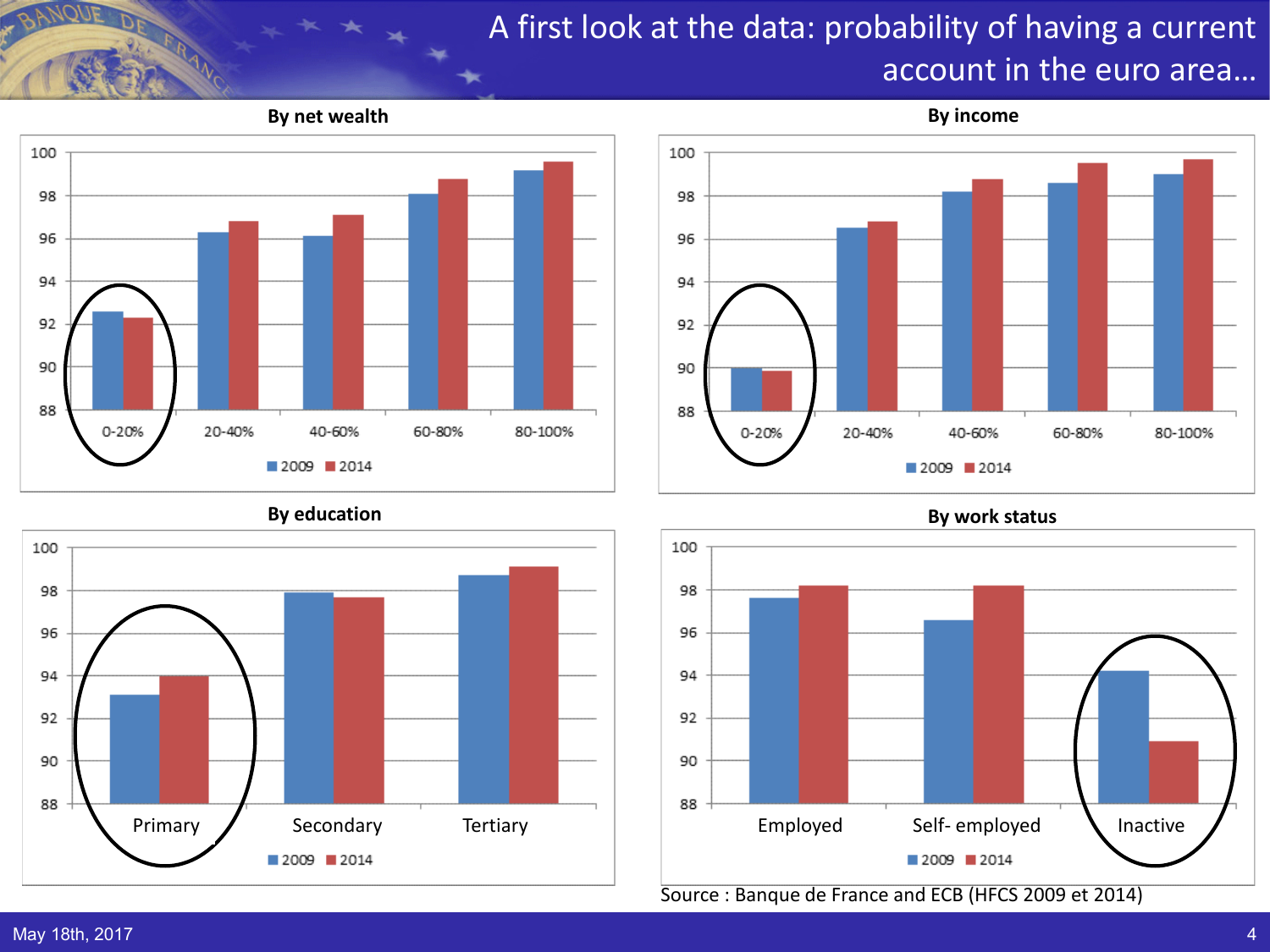# A first look at the data: probability of having a current account in the euro area…

**By country**

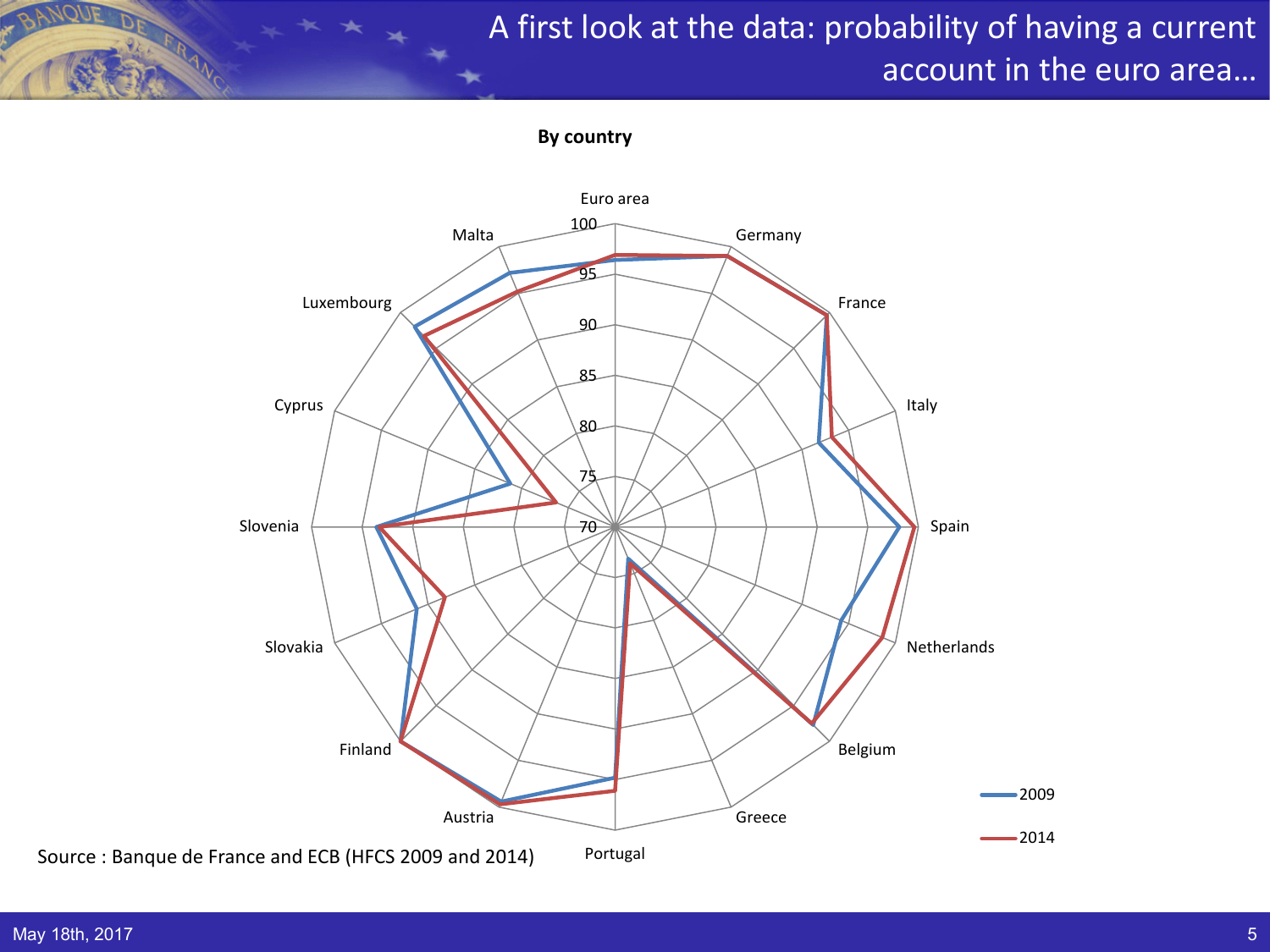- Endogenous variable: probability for a household to have no transaction account / no savings account / no loan
- Probit regression on independent variables
- $P(Y_{\text{no account}} = 1 | X) = \Phi(\alpha + X'\beta)$



• Categorical independent variables

The model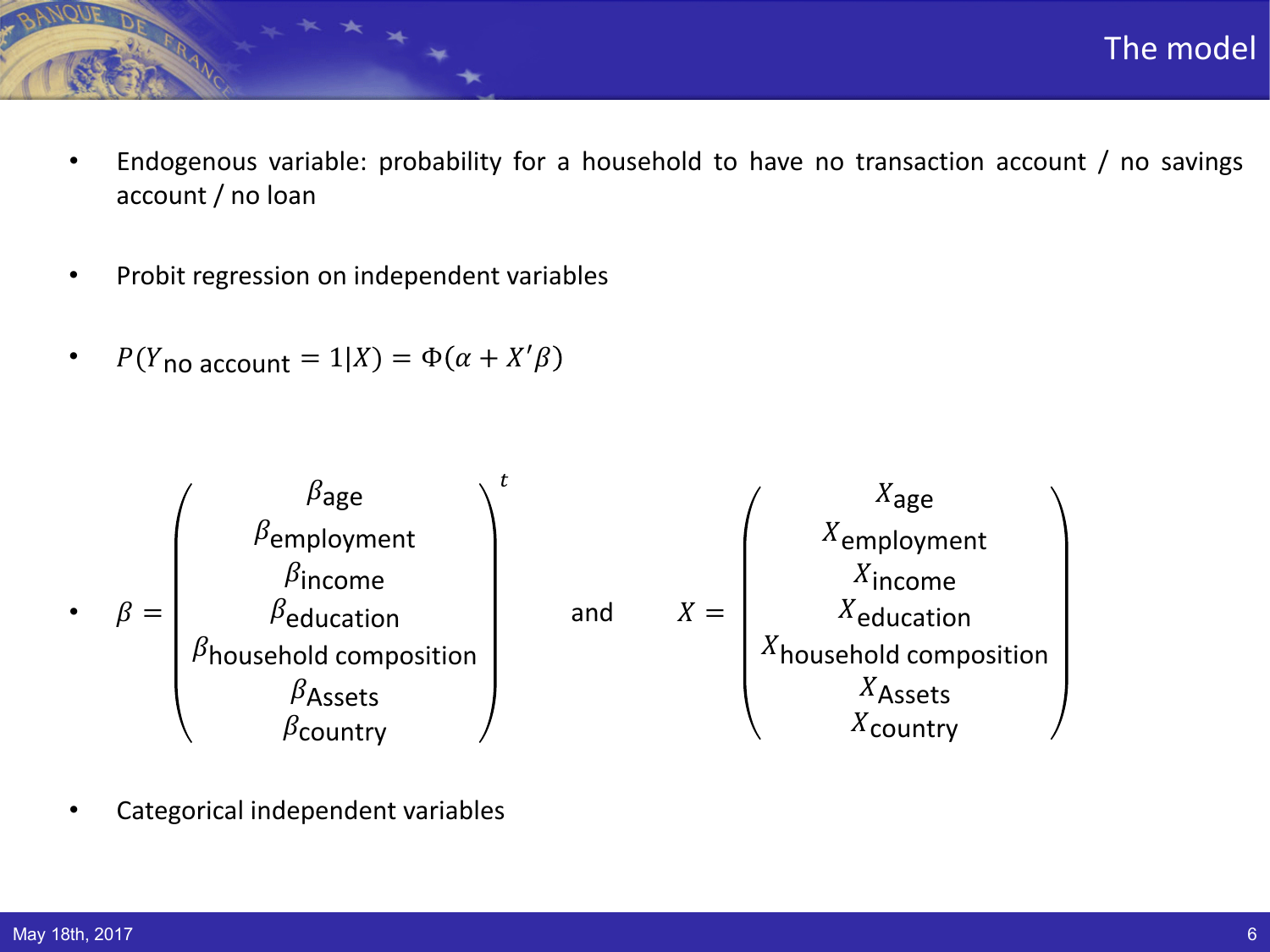## • **Current account:**

- Probability of being financially excluded (not having a current account) increases for older, lowereducated, unemployed and less wealthy households
- Effect of income massive and monotonous: lower income means higher financial exclusion, especially for the poorest. Size of the household plays a minor role in magnitude
- The magnitude of the coefficients related to countries is much higher than those related to individual characteristics
- Greece, Cyprus, Latvia, Slovakia, Hungary and Poland significantly experiment a higher probability of having households financially excluded

### • **Savings account:**

- Same results but education level plays a more minor role while net wealth increases more the probability of having a savings account
- Country-specific factors should not discriminate as much for savings as for current accounts
- **Loans:**
- Middle-aged households participate more in the loan market (life cycle model)
- Exclusion smaller for employed, numerous households, higher income and wealthier households
- Country-specific variables matter much more than individual characteristics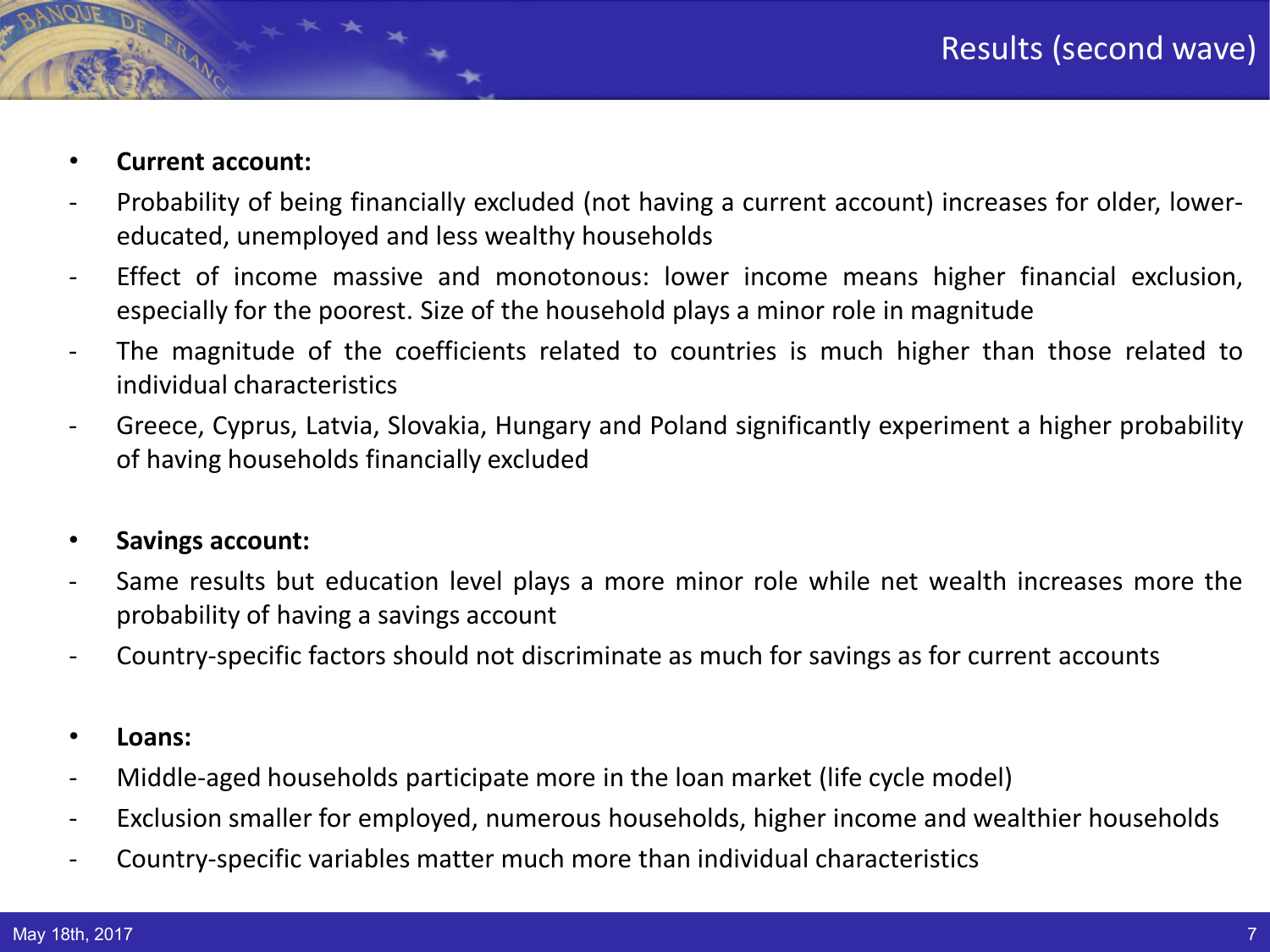- **Effect of the crisis:**
- Are more excluded from current account and savings accounts: younger households and inactive people
- The role of individual financial variables (net wealth and income) has decreased over the crisis
- On the contrary, the magnitude of country-specific effects has increased!
- Credit: the role of individual characteristics has increased but that of country-specific variables has decreased



### • **Country-specific contributions (current accounts):**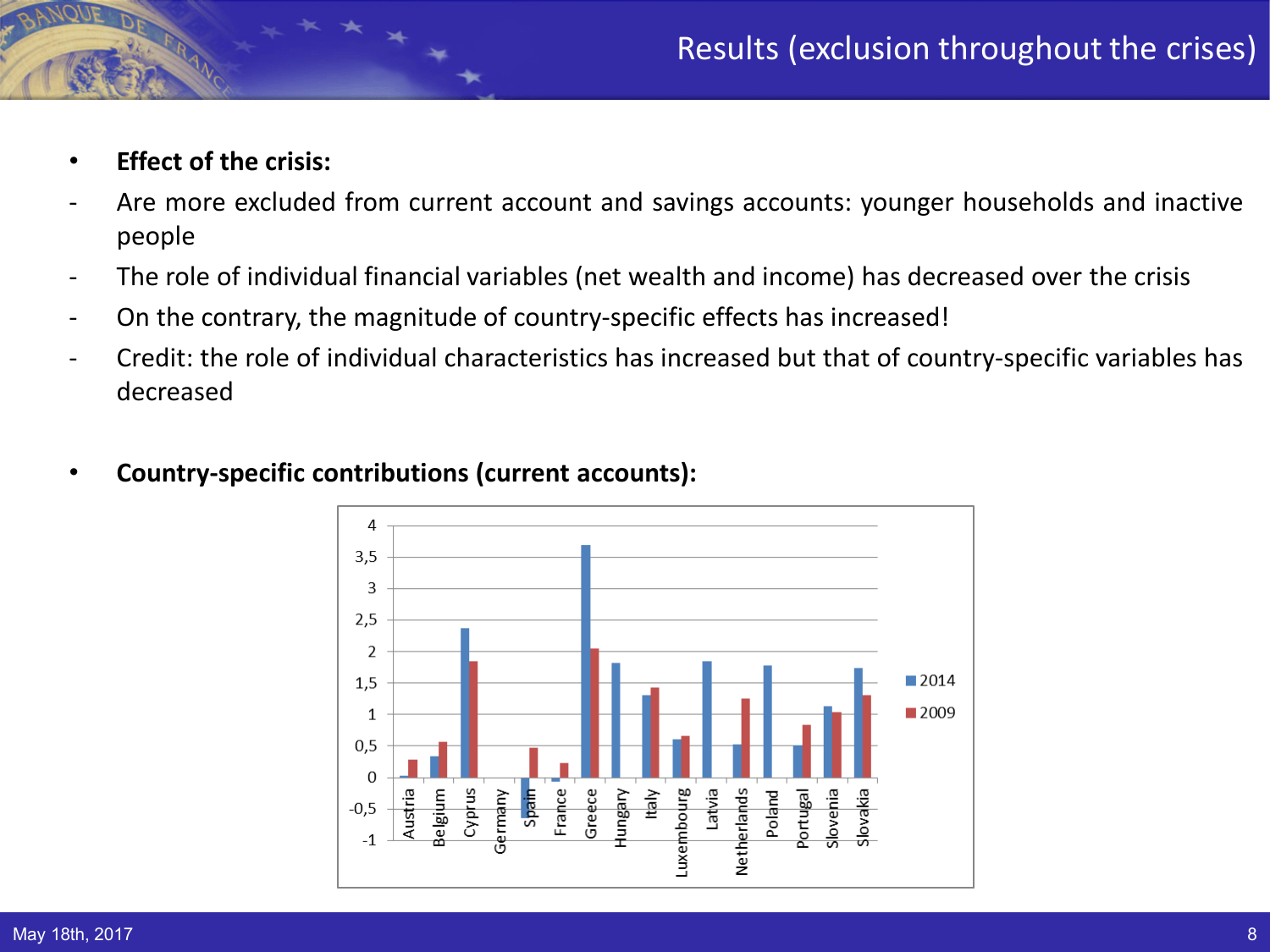- A new source of data on households, both on financial characteristics and behaviors, and on sociodemographic features, which may complement already existing databases
- Not fully harmonized on the sampling scheme, which may yield some country-specific differences resulting from methodological design
- Older, unemployed, lower-income, lower-educated and less wealthy households of the euro area are less likely to have a current account
- The definition of financial exclusion matters: savings accounts discriminate less by age, while access to credit is more probable for younger and lower-income people.
- A strong heterogeneity across the euro area.
- The aftermath of the crisis did not increase the financial exclusion of vulnerable households as a whole, but had rather country-specific effects, pointing out systemic risks over some banking systems.